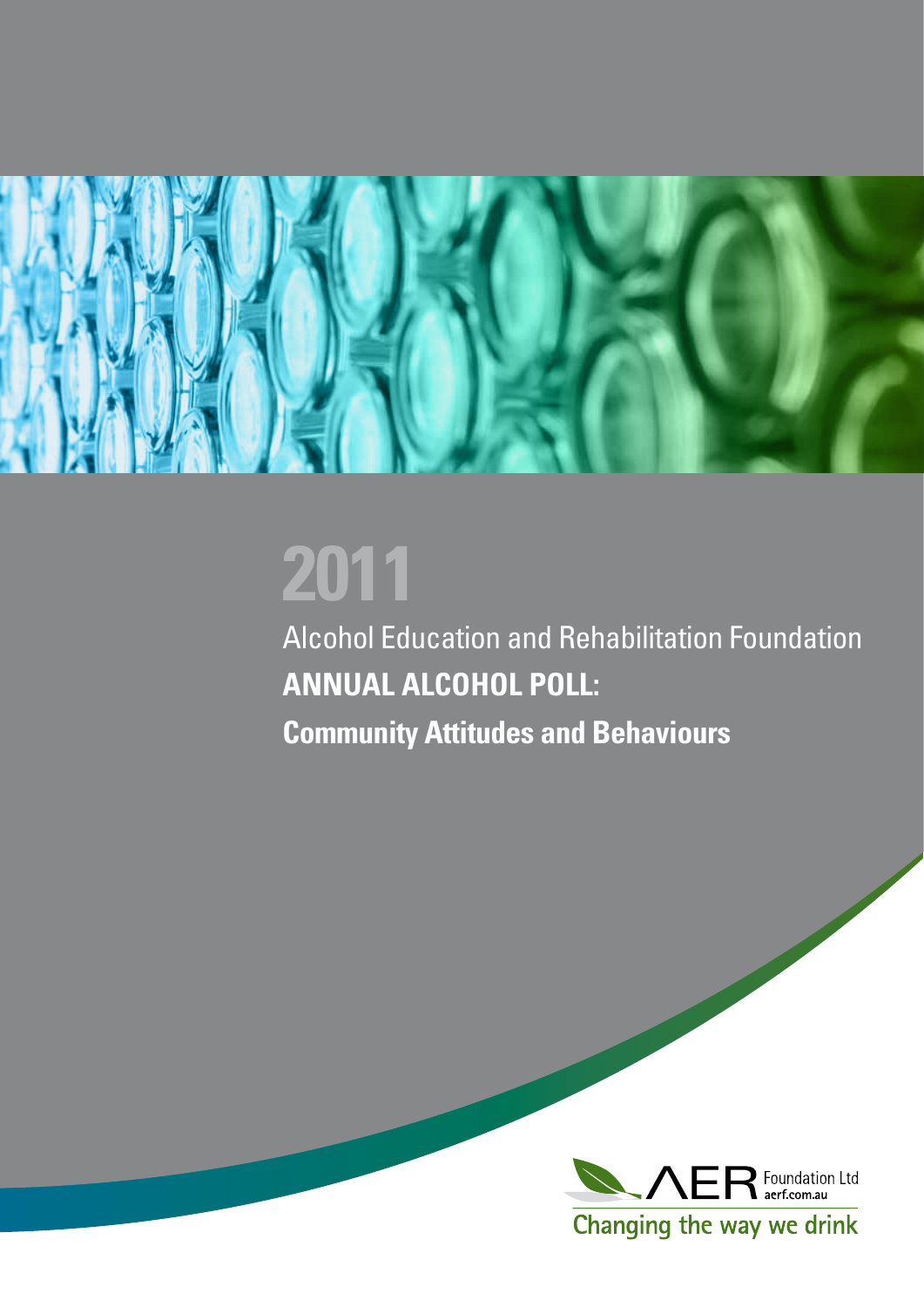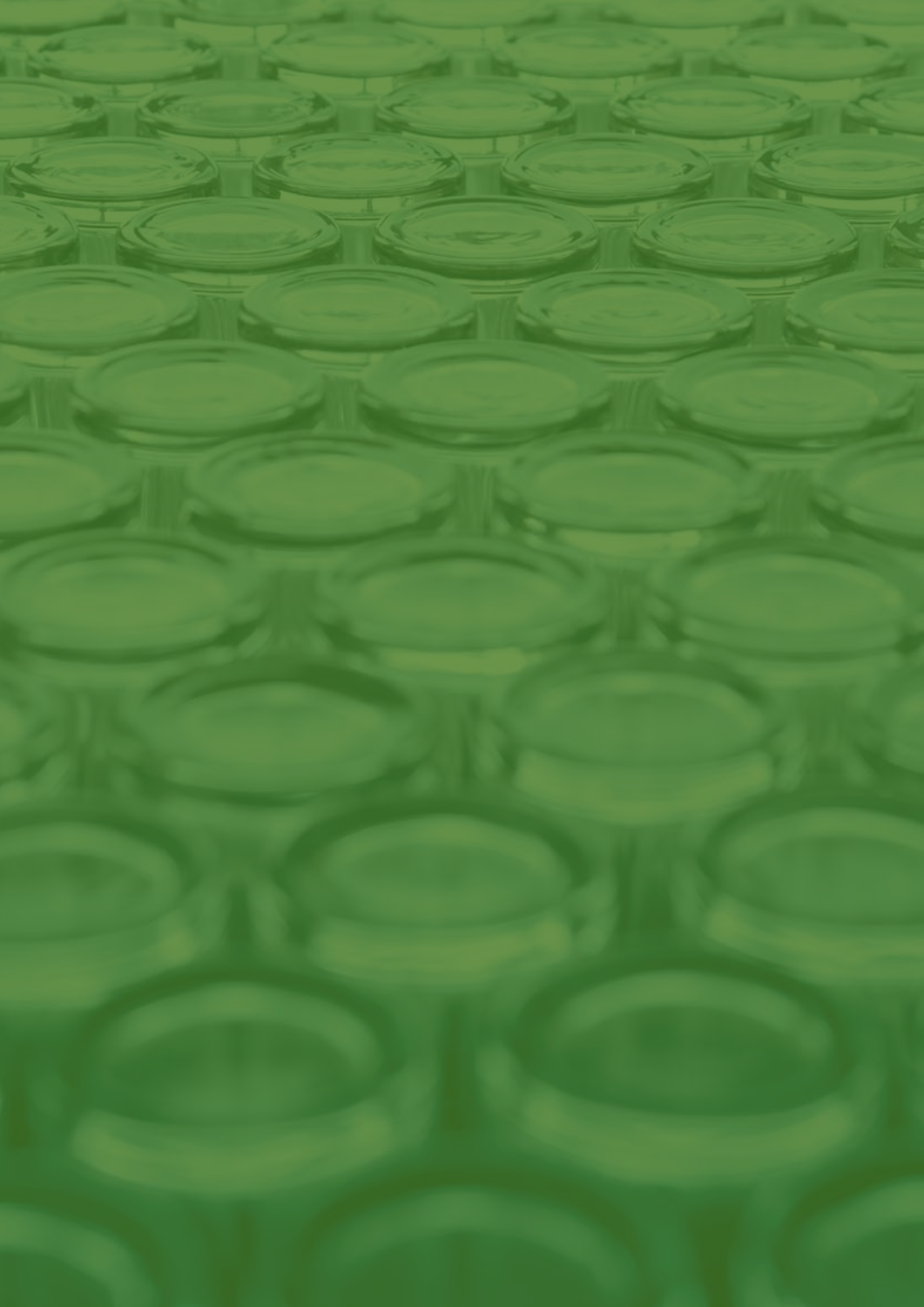# **CONTENTS**

| <b>OVERVIEW</b>     | $\overline{2}$ |
|---------------------|----------------|
| <b>BACKGROUND</b>   | 3              |
| <b>THE APPROACH</b> | 4              |
| <b>KEY FINDINGS</b> | 5              |
| <b>FINDINGS</b>     | 10             |
|                     |                |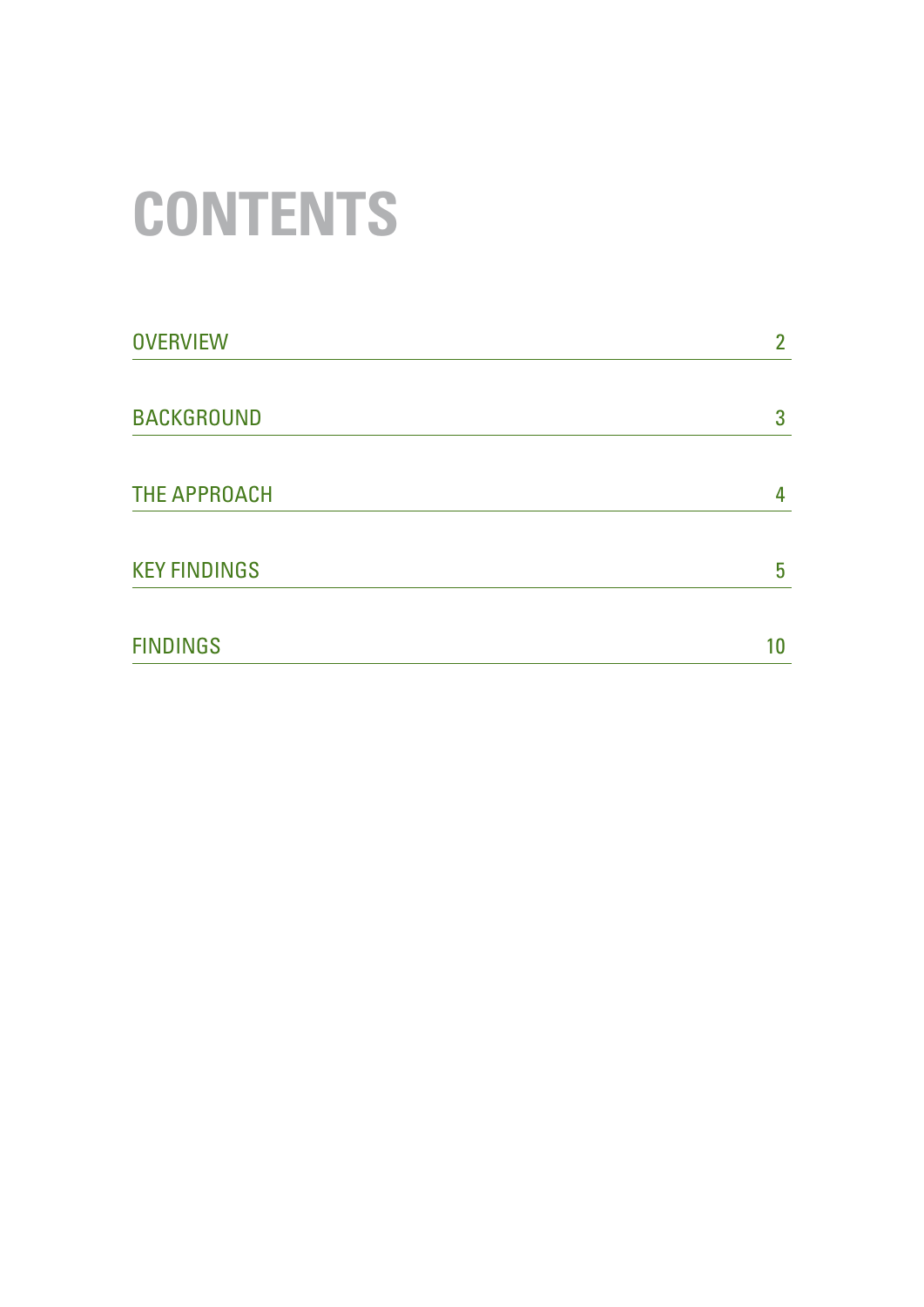# **Overview**

There is an increasing perception that alcohol is a problem, with the vast majority (80%) of the population stating that Australians have a problem with excess drinking and alcohol abuse. The belief that alcohol is a problem is shared evenly across Gen Y, Gen X and Baby Boomers, and is becoming increasingly supported among regular drinkers, demonstrating that this perception was apparent regardless of age or level of alcohol consumption.

Alcohol is also perceived by Australians as an increasingly harmful drug. Although alcohol is still seen as second to illicit substances, the gap between the two has narrowed to just 6%, representing a 12% change from 2010.

Alcohol is consumed by 84% of Australian adults. On average, people that consume alcohol do so two days each week. Similar to the 2010 survey, while Baby Boomers are more likely to consume alcohol on more occasions, Gen Ys are more likely to consume larger quantities of alcohol in one sitting.

While around half (52%) of all drinkers limit themselves to one to two standard drinks on a typical occasion, there are a large number of Australians who continue to consume alcohol at harmful levels. Over one-third of drinkers or four million Australians, admit to drinking alcohol to get drunk. This was highest among Gen Y drinkers, with 61% indicating they consume alcohol to get drunk. Of even greater concern is that half of all people who reported drinking to get drunk are doing so at least once a month. Despite the large number of people admitting to consuming alcohol in this way, only 7% of Australians reported feeling uncomfortable with the amount of alcohol they consumed.

Awareness of the National Health and Medical Research Council (NHMRC) Guidelines is low, with only 12% of the population having knowledge of the content of the Guidelines. The lack of awareness of the Guidelines suggests that greater efforts need to be made to ensure this information is more publicly available. However, awareness of the harms associated with alcohol use during pregnancy and breastfeeding is higher (80% and 72% respectively), as is knowledge that it is harmful to give alcohol to people under 18 years (82%).

The majority (82%) of Australians also believe that more needs to be done to address alcohol-related harms, with people thinking that governments (58%), pubs and clubs (68%) and producers (74%) are not doing enough to address alcohol misuse. When asked about support for policies to address alcohol-related harms, results varied from just under half (46%) of all Australians supporting an increase in tax for alcohol products to pay for health, education and treatment of alcohol problems, to 69% of Australians supporting a ban on alcohol advertising on television before 8:30pm.

Other policies supported by a majority of Australians included banning alcohol industry donations to political parties (64%), introducing health warning labels (62%) and establishing an independent alcohol advertising regulatory body (58%).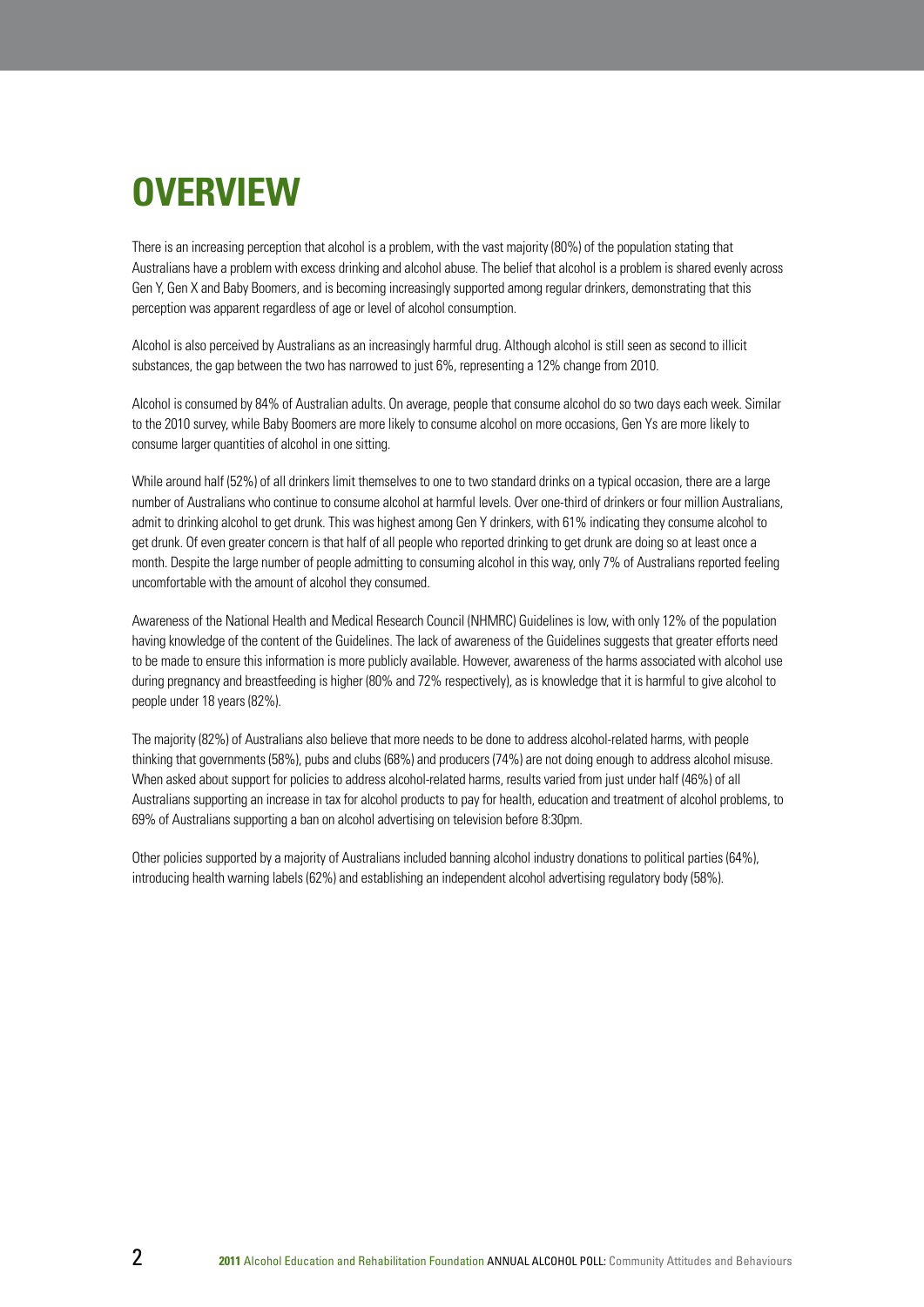# **BACKGROUND**

Since 2010, the Alcohol Education and Rehabilitation Foundation (AER Foundation) has conducted annual nation-wide polling to determine community attitudes and behaviours relating to alcohol. This is the first time that the polling has been made public in its entirety. Previously, the purpose of the poll was to guide internal strategic directions and communications activities.

While the specific purpose of the poll has varied depending on the AER Foundation's alcohol policy objectives, some key objectives have remained consistent throughout polling. These include:

- Determining community attitudes towards alcohol in Australia;
- Gaining an understanding of self-reported alcohol consumption patterns in Australia; and
- Determining current perspectives on various alcohol-related policies.

In January 2011, Galaxy Research was commissioned by the AER Foundation to conduct the annual study into attitudes and behaviours. In addition to the key objectives, the 2011 poll also sought to:

- Gain an understanding of community awareness of the risks associated with alcohol misuse; and
- Determine how alcohol impacts on local communities.

This report provides an overview of the findings of the 2011 nation-wide poll. It also provides information regarding trends observed between 2010 and 2011.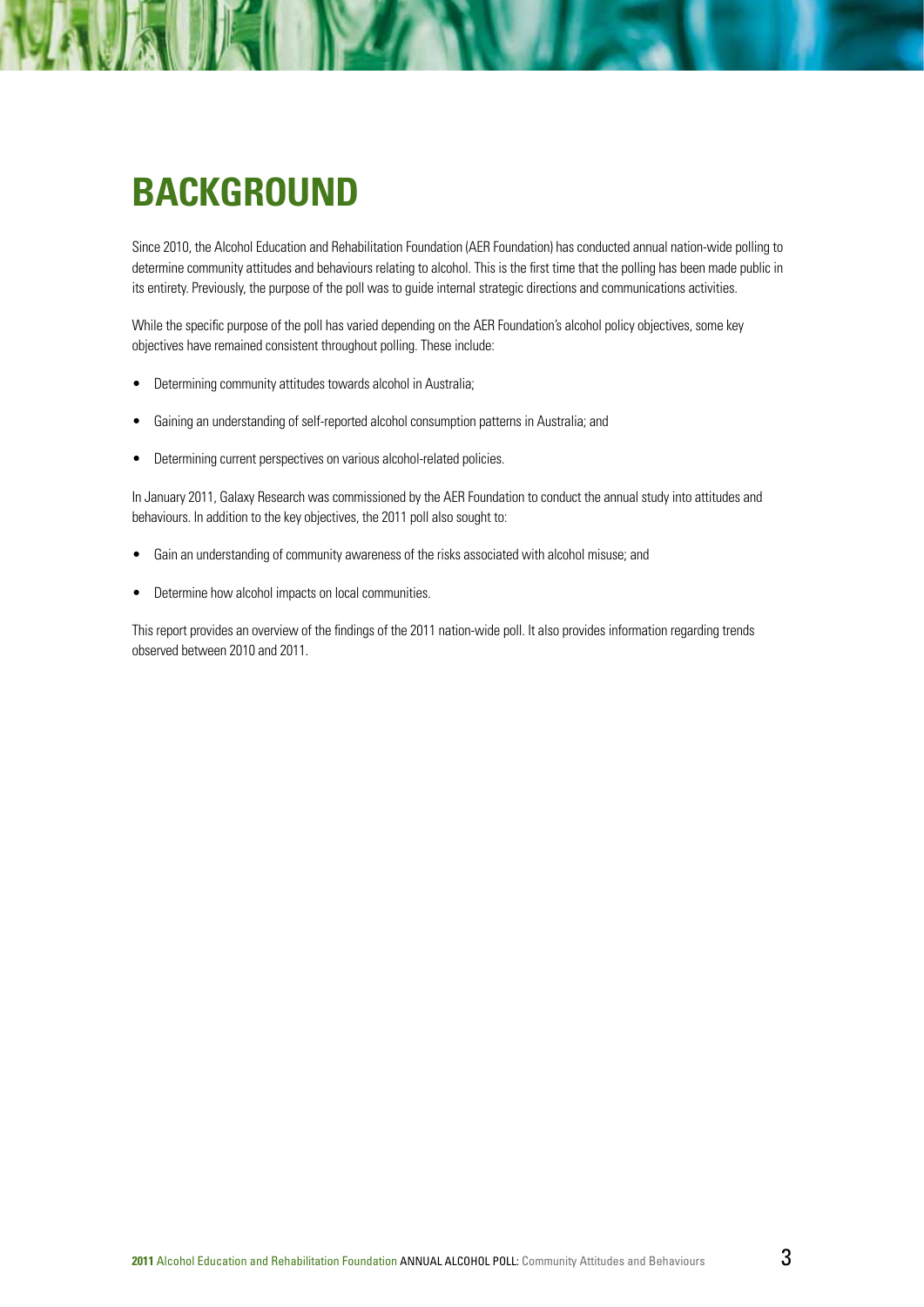# **The Approach**

This study was conducted online among members of a permission-based panel. The sample was selected from the panel members with quotas applied to ensure that the sample reflected the current population.

Fieldwork commenced on Friday 14 January and was completed on Monday 17 January 2011. The sample was 1,009 respondents from across the country, aged 18 years and older distributed throughout Australia, as follows:

- NSW/ACT 349
- Victoria/Tasmania 299
- Queensland 204
- South Australia 68
- Western Australia 89

The questionnaire was designed by Galaxy Research in consultation with the AER Foundation. The questionnaire was transferred into Quest format in order to be hosted online. For each question, the respondent had to click on the response which represented their answer.

Following the collection of data, the results were weighted by age, gender and region to reflect the latest Australian Bureau of Statistics (ABS) population estimates.

### **Key Terms**

Throughout this report, respondents are categorised as Generation Y (Gen Y), Generation X (Gen X) and Baby Boomers. The age groups that are identified as being part of each generation are:

- $\bullet$  Gen Y 18-29 years
- Gen  $X 30-44$  years
- Baby Boomers 45-64 years

Respondents were also categorised into three even groups based on their level of reported consumption. These categories were produced to ensure that base sizes were sufficient to generate comparisons between them. As a result of this, regular drinkers, moderate drinkers and occasional drinkers are categorised in the following way:

- Regular drinkers 10 or more standard drinks per week
- Moderate drinkers one to nine standard drinks per week
- Occasional drinkers less than one standard drink per week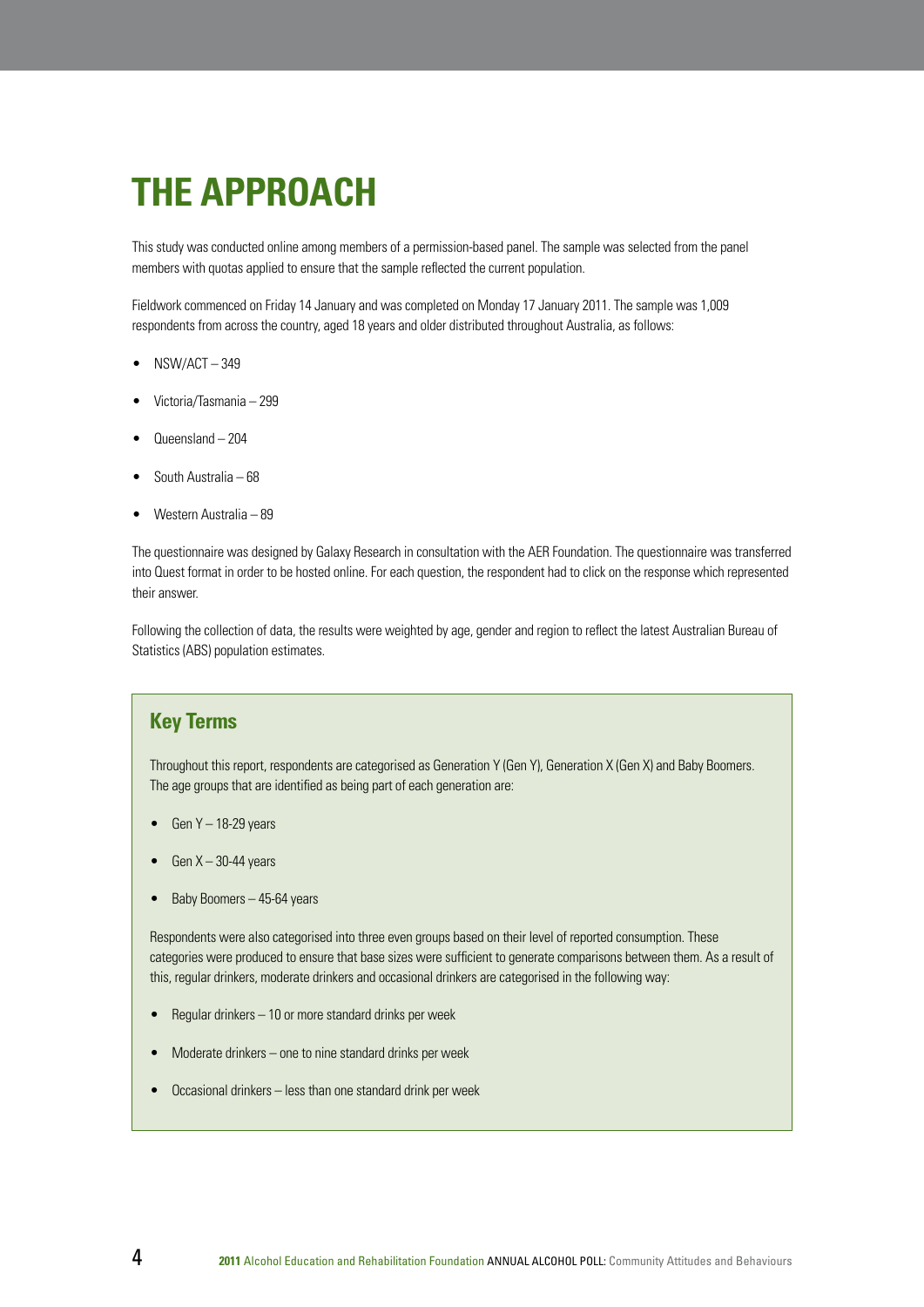# **Key Findings**

### **Attitudes towards alcohol in Australia**

### **Most harmful drug for Australians**

- 37% of Australians perceive alcohol to be the most harmful drug compared to tobacco and illicit substances, up from 31% in 2010.
- This is more than double those who perceive tobacco to be the most harmful drug (17%).
- Non-drinkers are more likely to suggest that alcohol is a more harmful drug than illicit substances. This was different to 2010 when all consumption groups perceived illicit substances as the most harmful drug.

### **Biggest health threat to Australians**

- 19% of Australians perceive alcohol to be the greatest health threat, compared to obesity (52%), tobacco (17%) and diabetes (8%).
- As with the 2010 survey, the greater the quantity of alcohol consumed on average, the less likely people are to perceive alcohol as a health threat. Just 8% of regular drinkers consider alcohol to be the biggest health threat, compared to 34% of non-drinkers.
- Consistent to 2010 findings, there were no differences between Baby Boomers (19%), Gen X (19%) and Gen Y (19%) on the perception of alcohol as the greatest health threat.

### **Australia's problem with alcohol**

- An increasing number of people think that Australians have a problem with excess drinking or alcohol abuse (80%), up from 73% in 2010.
- This is reflected equally among all generational groups.
- There was a significant increase in the number of regular drinkers who think that Australians have a problem with alcohol, with 78% of regular drinkers reporting this, up from 59% in 2010.

### **Actions to address alcohol-related harms**

- 82% of people believe that more needs to be done to reduce the harms caused by alcohol-related illness, injury, death and related issues. The corresponding figure in 2010 is 79%.
- As age increases, so too does the perception that more needs to be done to address alcohol-related harms, with 76% of people aged 18-24 years perceiving this, compared to 87% of people aged 50 years and over.
- 58% of Australians believe that governments are not doing enough to address alcohol misuse, while 68% think pubs and clubs are not doing enough, and 74% think that alcohol producers are not doing enough.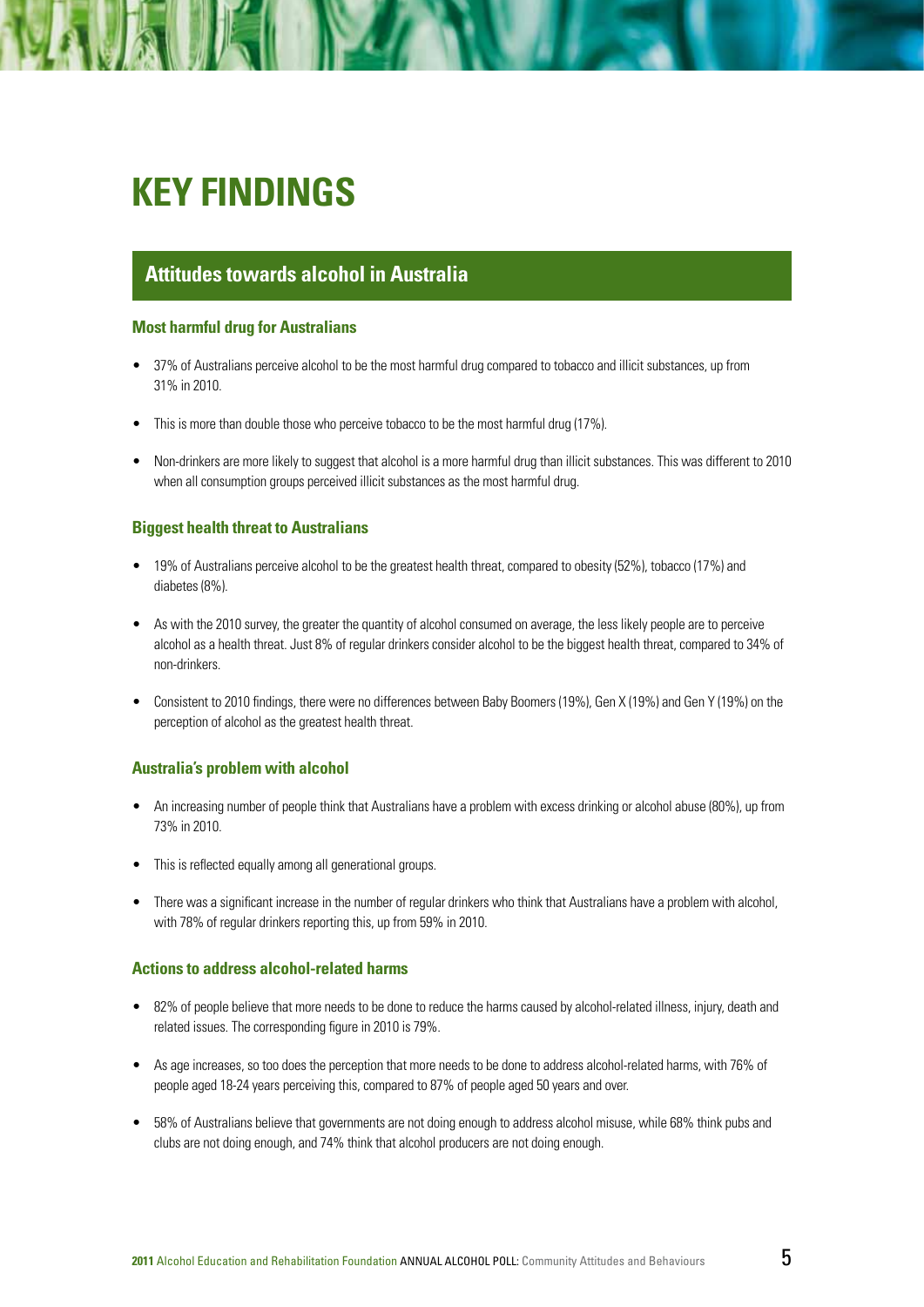# **Alcohol consumption**

#### **Number of occasions alcohol is consumed**

- Alcohol is consumed by 84% of Australian adults, with men (88%) more likely to consume than women (80%).
- Gen Y (88%) and Gen X (89%) are more likely to consume alcohol than Baby Boomers (78%).
- On average, Australian drinkers consume alcohol on two days each week, while 29% consume alcohol on three days a week or more.
- Consistent with the 2010 survey, Baby Boomers that consume alcohol are more likely than younger generations to drink on more occasions in one week, with 39% of Baby Boomers consuming alcohol on three days or more compared to 29% Gen X and 13% of Gen Y.

### **Amount of alcohol consumed by Australian drinkers**

- While around half (52%) of all drinkers will limit themselves to one to two standard drinks on a typical occasion, 47% will drink three or more and a further 1% cannot state with certainty how much they typically consume.
- 1.4 million Australians consume six or more standard drinks on a typical occasion.
- Of people who consume alcohol, Gen Y are more likely to drink more in one sitting with 20% typically drinking six or more standard drinks, compared to 11% of Gen X and 9% of Baby Boomers consuming this amount in one sitting.
- Almost one quarter (24%) of 18-24 years who drink alcohol have six or more standard drinks on one occasion.

### **Drinking to get drunk**

- Over one-third (35%) of drinkers or four million Australians, consume alcohol to get drunk.
- The majority of Gen Y who consume alcohol (61%) do so with the intention of getting drunk.
- 17% of drinkers admit to drinking to get drunk at least once a month, with 10% drinking to get drunk at least once a week.

### **Perception of individual consumption**

- The majority of Australians (69%) are comfortable with how much alcohol they consume. 23% sometimes feel that they have had too much to drink, 7% admit to being uncomfortable.
- 41% of Australians indicated there was no change to their alcohol consumption, 32% had reduced intake or given up, with 11% increasing their intake.

### **Alcohol product preferences of Australian drinkers**

- Wine is the main alcoholic beverage purchased by Australian drinkers (42%), followed by beer (34%) and spirits (22%).
- The majority of women buy wine (56%), while the majority of men purchase beer (51%).
- Beer is the main alcohol beverage purchased by Gen Y (37%), while wine is the preference for Gen X (41%) and Baby Boomers (53%).

### **Australian drinkers considerations when purchasing alcohol**

- Taste, price and brand loyalty are the main considerations when purchasing alcohol, whether in a pub or club, or from bottle shops or supermarkets.
- Gen Y are more likely to consider price, alcohol strength (higher) and low carb than Gen X and Baby Boomers.
- Baby Boomers are more likely to consider low alcohol content, than Gen X and Gen Y.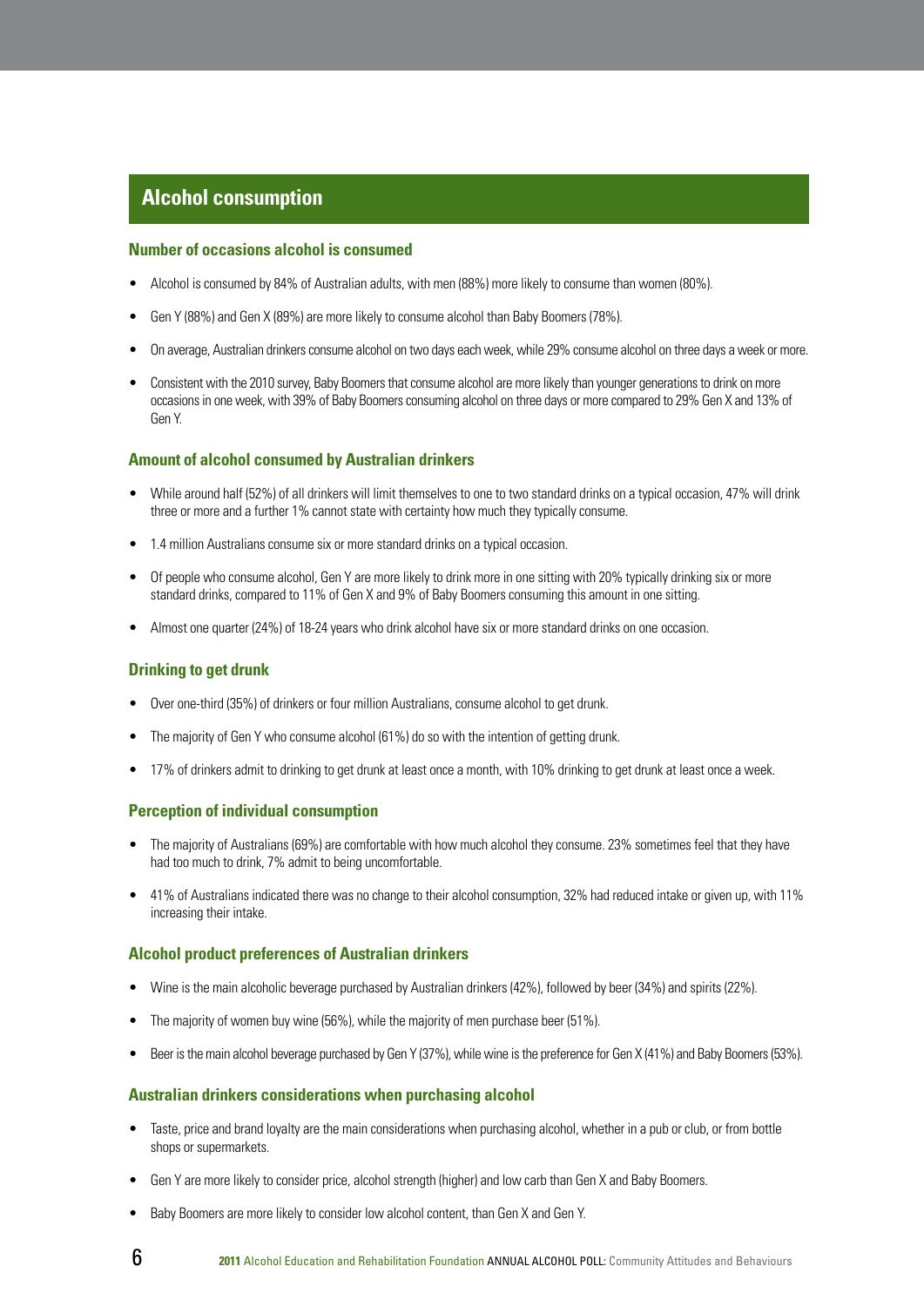### **Awareness of the risks associated with alcohol misuse**

### **The Australian Guidelines to Reduce Health Risks from Drinking Alcohol**

- Just over half of all Australian adults (54%) are aware of the NHMRC's Guidelines to reduce health risks from drinking alcohol, but relatively few (12%) are familiar with the content.
- 10% of all Australian adults are aware that the Guidelines had been updated in 2009.

### **The maximum number of drinks to reduce harms**

- 38% of people who are aware of the Guidelines know that the maximum number of standard drinks a person can have to minimise long-term risks is two standard drinks in one day.
- 10% of people who are aware of the Guidelines know the maximum number of standard drinks a person can have in one sitting to minimise short-term risks is four.

### **Awareness of harms caused by drinking alcohol when pregnant or breastfeeding**

- 80% Australians believe consuming alcohol while pregnant can be harmful to the developing foetus and 72% believe drinking alcohol while breastfeeding is harmful to the baby.
- 72% of women who have been pregnant or breastfed are aware of Foetal Alcohol Syndrome and related disorders.
- Fewer than half of women who have been pregnant or breastfed recall having had a health specialist raise with them the harms associated with drinking alcohol (42%).
- Women with higher household incomes are more likely to have been informed about the harms of alcohol misuse during pregnancy.

### **Awareness of health conditions associated with alcohol misuse**

- Most Australians associate illnesses such as cirrhosis of the liver (88%) and liver cancer (69%) and heart disease (55%) with alcohol misuse.
- However, fewer Australians are aware of the link between alcohol misuse and stroke (44%), mouth and throat cancer (24%) and breast cancer (11%).

#### **Awareness of the harms associated with alcohol misuse among young people**

- A majority (82%) of people believe that it is harmful to give alcohol to anyone under the age of 18 years.
- This view is greatest among women (87%), people with children (87%) and non-drinkers (93%).
- The majority of Australians are aware that underage consumption of alcohol can affect the developing brain (82%), lead to problematic drinking habits later in life (77%) and increase the likelihood of being engaged in risky sexual behaviour (68%).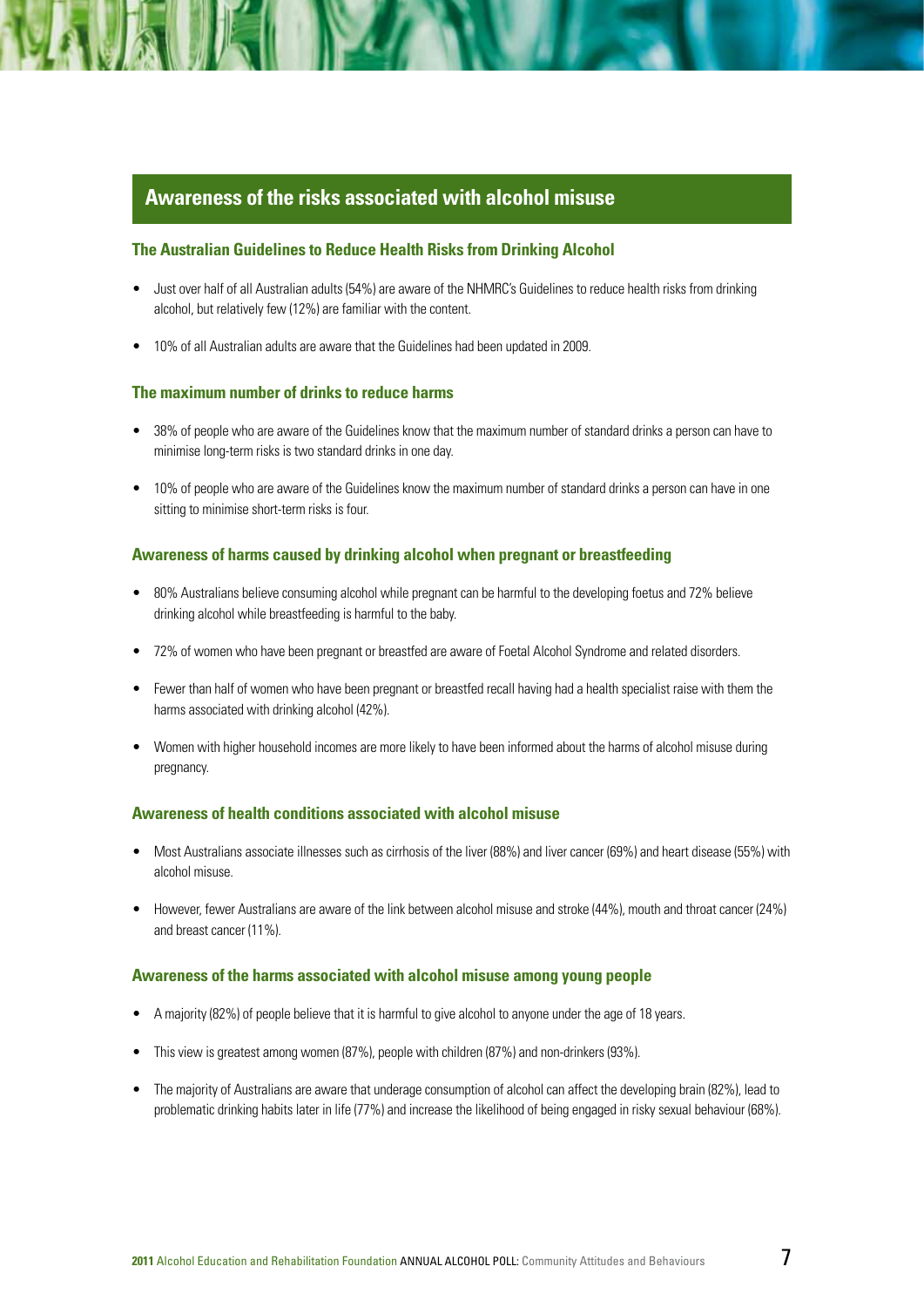# **Impact of alcohol availability at the local level**

### **Perceptions of alcohol availability at the local level**

- 48% of Australians feel that they do not have enough say in the number of licensed venues in their community, which is twice as many as those who feel they do have enough say (24%).
- 5% of people have made a complaint about a licensed venue in their local area.
- People with children aged 13-17 years were twice as likely to have made a complaint about a licensed venue (9%).

### **Alcohol-related violence**

- Over five million Australians have been affected by alcohol-related violence. This includes 2.6 million that have been a victim of alcohol-related violence.
- The most preferred measures to address alcohol-related violence are harsher penalties for offenders (77%) and increasing the police presence (59%).
- Non-drinkers are more likely to support all measures to address alcohol-related violence.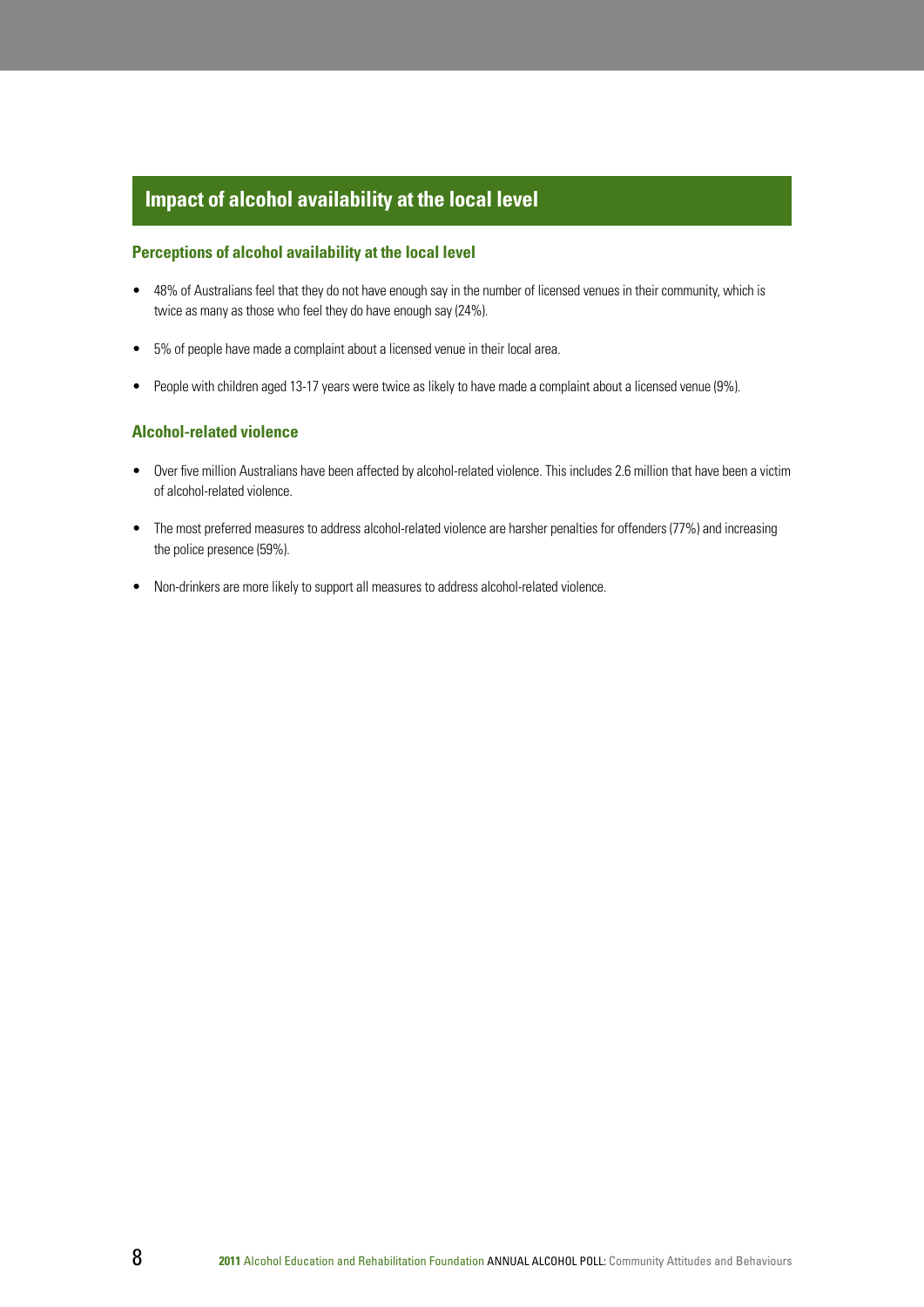# **Perspectives on alcohol-related policies**

### **Alcohol labelling**

- The majority of Australians (62%) believe that health information labels should be placed on products containing alcohol.
- Women and non-drinkers are most supportive of the introduction of health information labels.

### **Regulating alcohol advertising**

- 72% of Australians believe that alcohol advertising and promotion influences the behaviour of people under 18 years.
- Over two-thirds (69%) of all adults support a ban of alcohol advertising on television before 8:30pm, seven days a week.
- Women, Baby Boomers and non-drinkers are more supportive of banning alcohol advertising before 8:30pm seven days per week.
- The majority of Australians (58%) support a move to establish an independent regulatory body on alcohol advertising.

### **Alcohol sponsorship of sporting events**

- 47% of Australians believe alcohol advertising should not be allowed at sporting events.
- This belief is greatest among women, people aged 50 years and over and non-drinkers.

### **Increasing tax to pay for health, education and treatment of alcohol problems**

- Opinion is divided on whether tax should be increased on alcohol products to pay for health, education, and the cost of treating alcohol-related problems (46% for and 46% against).
- Support for increasing tax is highest among people aged 50 years and over (52%), people with children aged 13-17 years (54%) and non-drinkers (82%).

### **Raising the legal drinking age**

- 51% of people are in favour of raising the legal drinking age, while 43% are opposed and 6% of people are unsure.
- Support for this measure is highest among Baby Boomers (58%) and non-drinkers (80%).

### **Alcohol industry and political donations**

- 64% of Australians believe that political parties should not be able to receive donations from the alcohol industry.
- 56% of people believe donations from the alcohol industry influences governments' decision- making.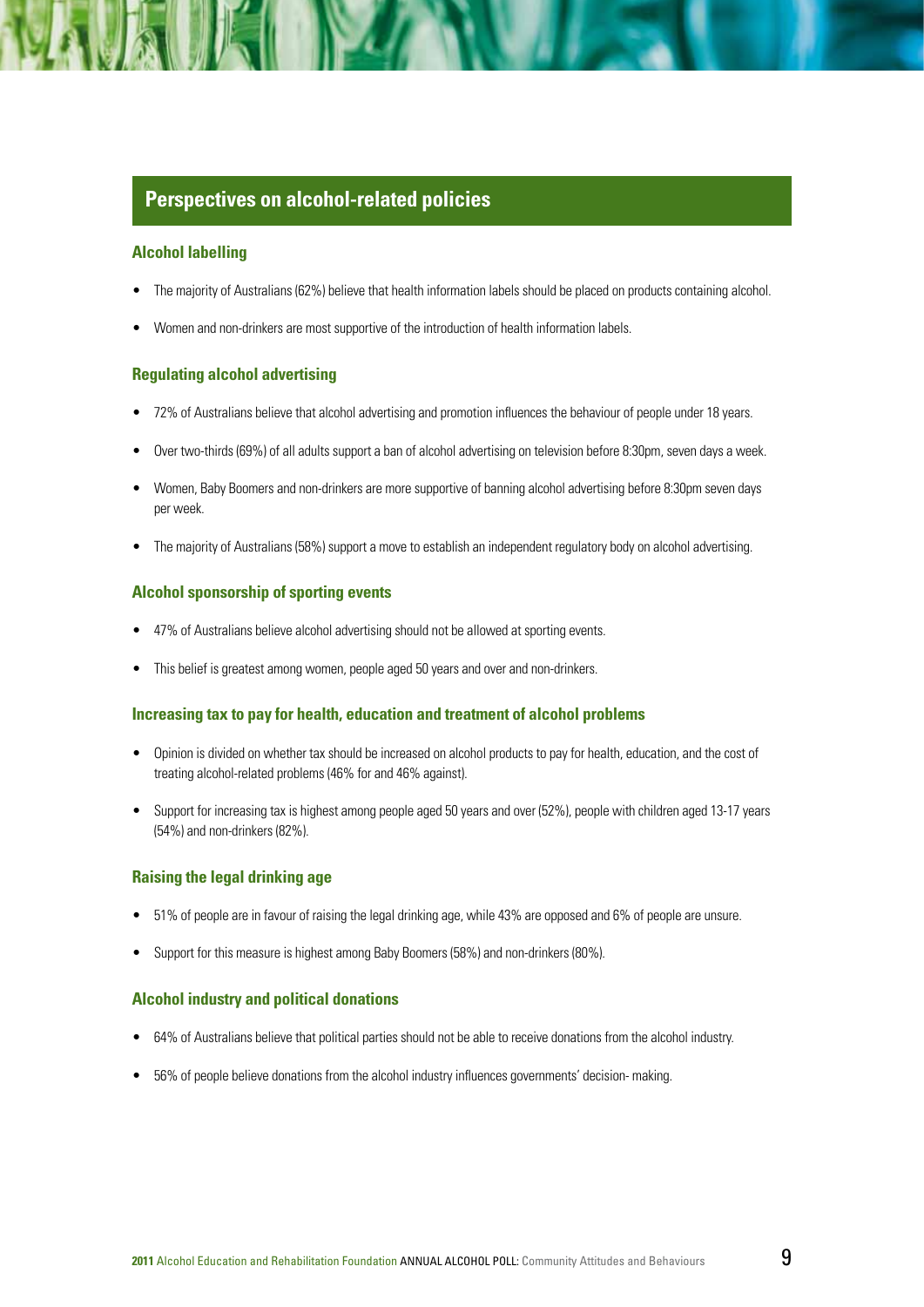# **Findings**

## **Attitudes towards alcohol in Australia**

### **Most harmful drug for Australians**

- **• 37% of Australians perceive alcohol to be the most harmful drug compared to tobacco and illicit substances, up from 31% in 2010.**
- **This is more than double those who perceive tobacco to be the most harmful drug (17%).**
- **Non-drinkers are more likely to suggest that alcohol is a more harmful drug than illicit substances. This was different to 2010 when all consumption groups perceived illicit substances as the most harmful drug.**

Australians continued to perceive illicit substances as the most harmful drug in Australia (43%), followed by alcohol (37%) and tobacco (17%). However the perception of alcohol as a harmful drug has increased by 6% from the 2010 survey, with the gap between alcohol and illicit drugs narrowing from 18% in 2010, to just 6% in the latest study. The table below provides an overview of community perceptions of the most harmful drug in Australia in 2010 and 2011.

|                      | 2010 Survey (%) | 2011 Survey $(\%)$ | Difference (%) |
|----------------------|-----------------|--------------------|----------------|
| <b>Alcohol</b>       | 31              | 37                 | $+6$           |
| <b>Tobacco</b>       | 18              | 17                 | $-1$           |
| <b>Illicit Drugs</b> | 49              | 43                 | -6             |
| <b>Unsure</b>        | $\mathcal{P}$   | 3                  | $+1$           |
| <b>Totals</b>        | 100             | 100                | N/A            |

Demographic analysis of the results revealed trends between the 2010 and 2011 surveys including:

- Women are less likely than men to perceive tobacco as the most harmful drug in Australia (15% compared to 20%). When this trend was identified in 2010, the difference was less profound (17% compared to 19%).
- Baby Boomers are more likely than Gen X and Gen Y to perceive alcohol as the most harmful drug (41%, compared to 37% for Gen X and 32% for Gen Y). Baby Boomers are more likely to perceive illicit substances as the most harmful drug (45%, compared to 41% for Gen X and 41% for Gen Y). These trends were not identified in 2010, when generational perceptions were more similar. For example, in relation to alcohol, 30% of Gen Y perceived it to be the most harmful drug compared to 32% of Gen X and 32% of Baby Boomers.
- Baby Boomers are less likely to perceive tobacco as the most harmful drug (12%, compared to 18% for Gen X and 25% for Gen Y). This trend was identified in 2010, however the differences between Baby Boomers and Gen X and Gen Y were less profound (16%, compared to 17% and 23%).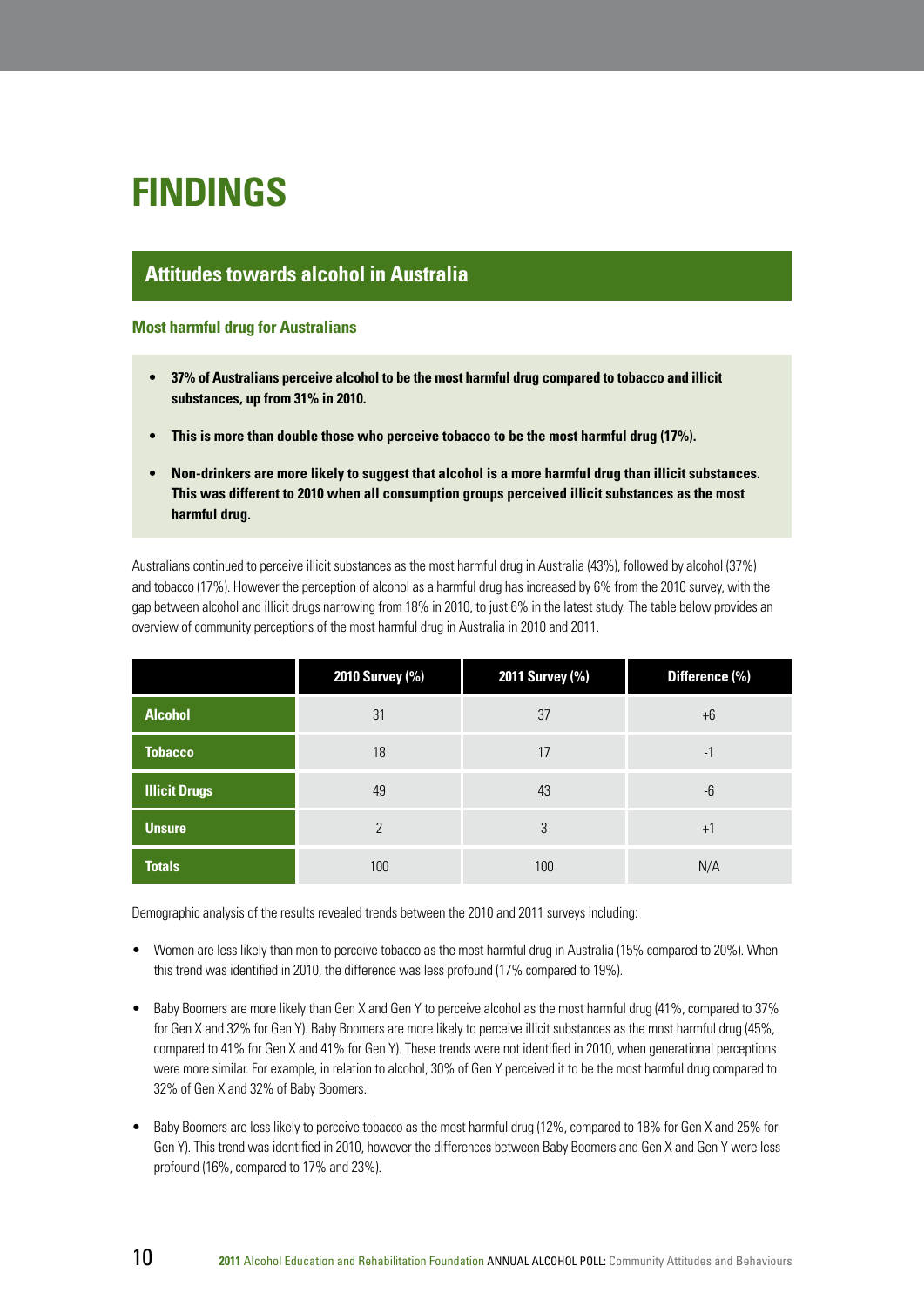In 2010, Australians perceived illicit substances to be more harmful than alcohol across all consumption levels. However in 2011, alcohol was selected as a more harmful drug than illicit substances by non-drinkers, of whom 48% considered alcohol to be the most harmful drug, compared to 38% selecting illicit drugs.

### **Biggest health threat to Australians**

- **• 19% of Australians perceive alcohol to be the greatest health threat, compared to obesity (52%), tobacco (17%) and diabetes (8%).**
- **• As with the 2010 survey, the greater the quantity of alcohol consumed on average, the less likely people are to perceive alcohol as a health threat. Just 8% of regular drinkers consider alcohol to be the biggest health threat, compared to 34% of non-drinkers.**
- **Consistent to 2010 findings, there were no differences between Baby Boomers (19%), Gen X (19%) and Gen Y (19%) on the perception of alcohol as the greatest health threat.**

The perception of alcohol as a health threat has increased by 1% from 2010, with 19% of people suggesting it is the biggest health threat to Australians, when compared to obesity (52%) tobacco (17%) and diabetes (8%). Australians again perceived obesity to be the greatest health threat, with 52% selecting obesity, compared to 53% in 2010. The table below provides a more detailed breakdown of community perceptions of the biggest health threat to Australians in 2010 and 2011.

|                 | 2010 Survey (%) | 2011 Survey (%) | Difference (%) |
|-----------------|-----------------|-----------------|----------------|
| <b>Alcohol</b>  | 18              | 19              | $+1$           |
| <b>Obesity</b>  | 53              | 52              | $-1\%$         |
| <b>Diabetes</b> | 9               | 8               | $-1\%$         |
| <b>Tobacco</b>  | 18              | 17              | $-1\%$         |
| <b>Unsure</b>   | $\overline{2}$  | 4               | $+2%$          |
| <b>Totals</b>   | 100             | 100             | N/A            |

Demographic analysis of the results revealed trends between the 2010 and 2011 surveys including:

- There are no differences between women and men as to the perception of alcohol as a health threat (19% of women and men). This was similar to 2010 when there was little difference between men (17%) and women (18%).
- Women are more likely than men to select obesity as the greatest health threat (55% compared to 49%), while men are more likely than women to select tobacco (19% compared to 14%). This trend was identified in 2010 with obesity (54% compared to 51%) and tobacco (20% compared to 17%).
- There are no differences between Baby Boomers, Gen X and Gen Y as to the perception of alcohol as the greatest health threat (19% of Baby Boomers, Gen X and Gen Y). In 2010, the same trend was identified with 18% of Baby Boomers, Gen Y and Gen X respectively identifying alcohol as the greatest health threat.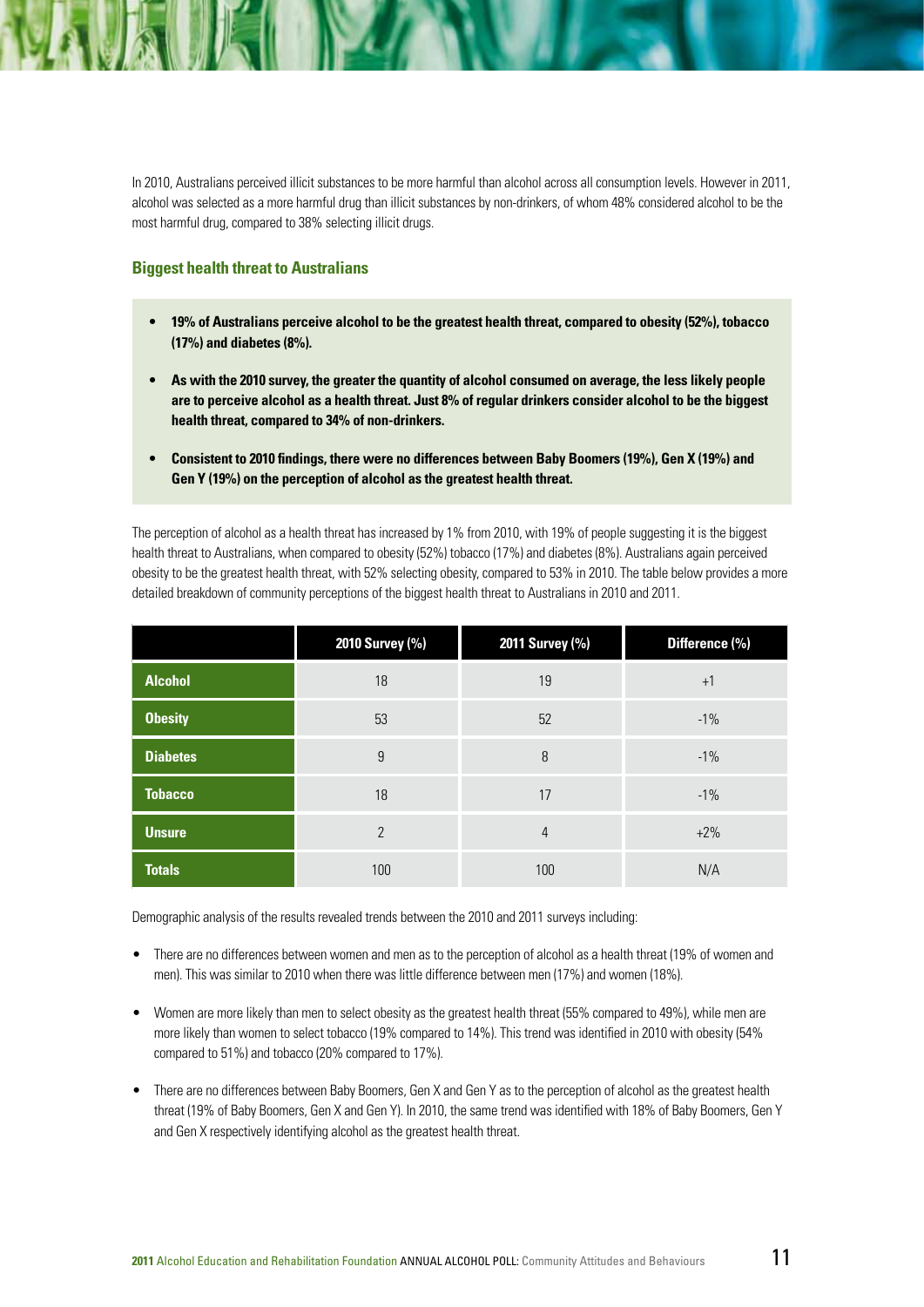- People with higher household income are more likely to rate obesity as the greatest health threat, when compared to people with lower household income (59% of people from households earning over \$90,000, compared to 51% of people from households earning \$40,000-\$90,000, and 47% of people from households earning under \$40,000). A similar trend was identified in 2010 when the corresponding figures were 58% compared to 52% and 45%.
- The greater the quantity of alcohol consumed on average, the less likely people are to perceive alcohol as a health threat, with 8% of regular drinkers considering alcohol to be the biggest threat, compared to 14% of moderate drinkers, 24% of occasional drinkers and 34% of non-drinkers. This is consistent with the 2010 survey.

### **Australia's problem with alcohol**

- **• An increasing number of people think that Australians have a problem with excess drinking or alcohol abuse (80%), up from 73% in 2010.**
- **This is reflected equally among all generational groups.**
- **There was a significant increase in the number of regular drinkers who think that Australians have a problem with alcohol, with 78% of regular drinkers reporting this, up from 59% in 2010.**

There is an increasing perception that Australians have a problem with excess drinking or alcohol abuse, with 80% of people now sharing this opinion, up from 73% in 2010.

The key differences identified within the current study when compared and 2010 are:

- In 2011, Gen Y, Gen X and Baby Boomers all equally perceived alcohol to be a problem, with 80% of people from each of these demographics stating this. This trend is different to 2010 when Baby Boomers were more likely than Gen X and Gen Y to perceive alcohol as a problem (74%, compared to 73% and 69%).
- In 2011, there was a significant increase in the proportion of regular drinkers who believe alcohol is a problem in Australia, from 59% in 2010 to 78% in 2011, representing an increase of 19%.

Similar to 2010, analysis of demographic results and consumption trends revealed that:

- Women are more likely than men to perceive that Australians have a problem with alcohol (84% compared to 76%). The differences between women and men was less profound in 2010 (73% compared to 72%).
- Non-drinkers are more likely than regular drinkers to think that alcohol is a problem for Australians (89% compared to 78%). This trend was similar, although more extreme, in 2010 (82% compared to 59%).

### **Actions to address alcohol-related harms**

- **• 82% of people believe that more needs to be done to reduce the harms caused by alcohol-related illness, injury, death and related issues. The corresponding figure in 2010 was 79%.**
- **• As age increases, so too does the perception that more needs to be done to address alcohol-related harms, with 76% of people aged 18-24 years perceiving this, compared to 87% of people aged 50 years and over.**
- **• 58% of Australians believe that governments are not doing enough to address alcohol misuse, while 68% think pubs and clubs are not doing enough, and 74% think that alcohol producers are not doing enough.**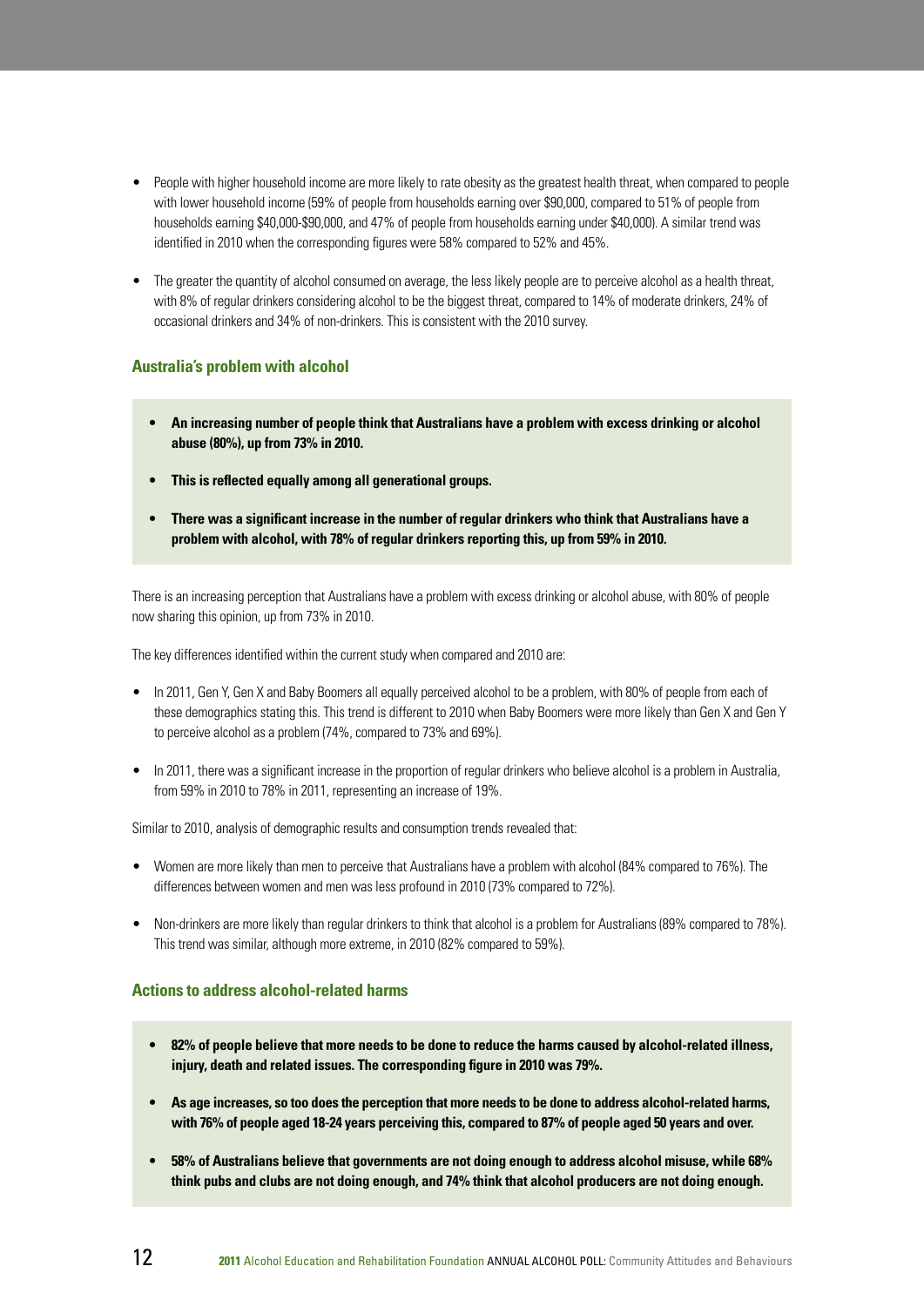An overwhelming majority of people (82%) believe that more needs to be done to reduce the harms caused by alcohol-related illness, injury, death and related issues. In 2010 the corresponding figure was 79%.

When compared to 2010, analysis of demographic results and consumption trends revealed that:

- As age increases, so too does the perception that more needs to be done to address alcohol-related harms, with 76% of people aged 18-24 years perceiving this, compared to 87% of people aged 50 years and over. This trend was also reflected in 2010 (70% compared to 85%).
- Non-drinkers are more likely than regular drinkers to believe that more needs to be done to address alcohol-related harms (95% compared to 74%). This trend is consistent with the 2010 survey (85% compared to 70%).

Australians believe that more needs to be done by governments, clubs and pubs, and alcohol producers to address alcoholrelated harms:

- Over half of all Australians (58%) believe that governments are not doing enough to address alcohol-related harms, while 20% of Australians think they are and 22% are unsure.
- Over two thirds of people believe that pubs and clubs (68%) are not doing enough to address alcohol-related harms, while 17% think they are and 16% are unsure.
- Almost three quarters of Australians (74%) believe alcohol producers are not doing enough to address alcohol-related harms, while 11% think they are and 14% are unsure.

Analysis of demographic results and consumption trends revealed that:

- Women are more likely than men to think that alcohol companies (77% compared to 71%) are not doing enough to address alcohol-related harms.
- Baby Boomers are more likely than Gen X and Gen Y to think that governments are not doing enough to address alcoholrelated harms (65%, compared to 51% and 57%). The same generational trend was observed with the perception of the actions taken by alcohol companies (79% compared to 72% and 70%) and pubs and clubs (71% compared to 64% and 65%).
- Non-drinkers are significantly more likely than regular drinkers to think that governments are not doing enough to address alcohol-related harms (72% compared to 48%). The same trend was observed with alcohol companies (86% compared to 65%) and pubs and clubs (81% compared to 60%).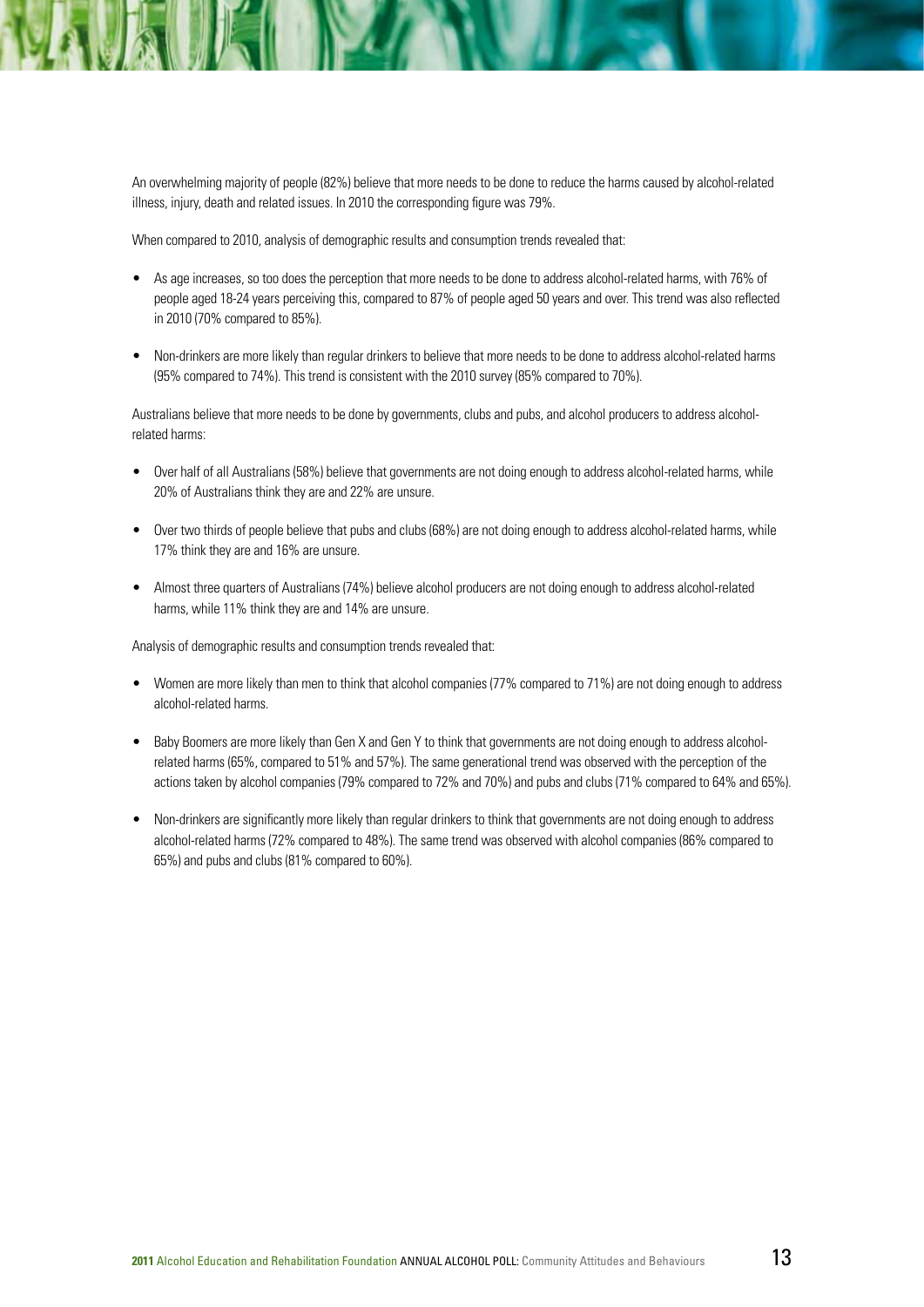## **Alcohol consumption**

### **Number of occasions alcohol is consumed**

- **• Alcohol is consumed by 84% of Australian adults, with men (88%) more likely to consume than women (80%).**
- **Gen Y (88%) and Gen X (89%) are more likely to consume alcohol than Baby Boomers (78%).**
- **On average, Australian drinkers consume alcohol on two days each week, while 29% consume alcohol on three days a week or more.**
- **Consistent with the 2010 survey, Baby Boomers who consume alcohol are more likely than younger generations to drink on more occasions in one week, with 39% of Baby Boomers consuming alcohol on three days or more compared to 29% of Gen X and 13% of Gen Y.**

Alcohol is consumed by 84% of Australian adults, with men (88%) more likely to consume than women (80%). This represents a slight increase from 2010 when 81% of people consumed alcohol, with 83% of men and 78% of women consuming alcohol. On average, Australians consume alcohol on two days a week, consistent with findings from the 2010 survey. The table below provides a more detailed breakdown of the number of days a week Australian drinkers consume alcohol.

|                      | 2010 Survey (%) | 2011 Survey (%) |
|----------------------|-----------------|-----------------|
| Once a month or less | 36              | 35              |
| Once or twice a week | 33              | 36              |
| $3 - 6$ times a week | 22              | 21              |
| <b>Daily</b>         |                 | 8               |

Analysis of demographic results from the 2010 and 2011 surveys revealed that:

- Gen Y (88%) and Gen X (89%) are more likely to consume alcohol than Baby Boomers (78%). This trend was also observed in 2010 (82%, compared to 83% and 79%).
- In 2011, more Gen Y and Gen X reported consuming alcohol, with a 6% increase in the number of people who consume alcohol in both of these generational groups, when compared to 2010.
- Baby Boomers who consume alcohol are more likely to drink on more occasions in one week, with 39% of Baby Boomers consuming alcohol on three days or more compared to 29% Gen X and 13% of Gen Y. This trend is consistent with 2010, when 39% of Baby Boomer drinkers consumed alcohol on three or more days per week, compared to 27% of Gen X and 19% of Gen Y.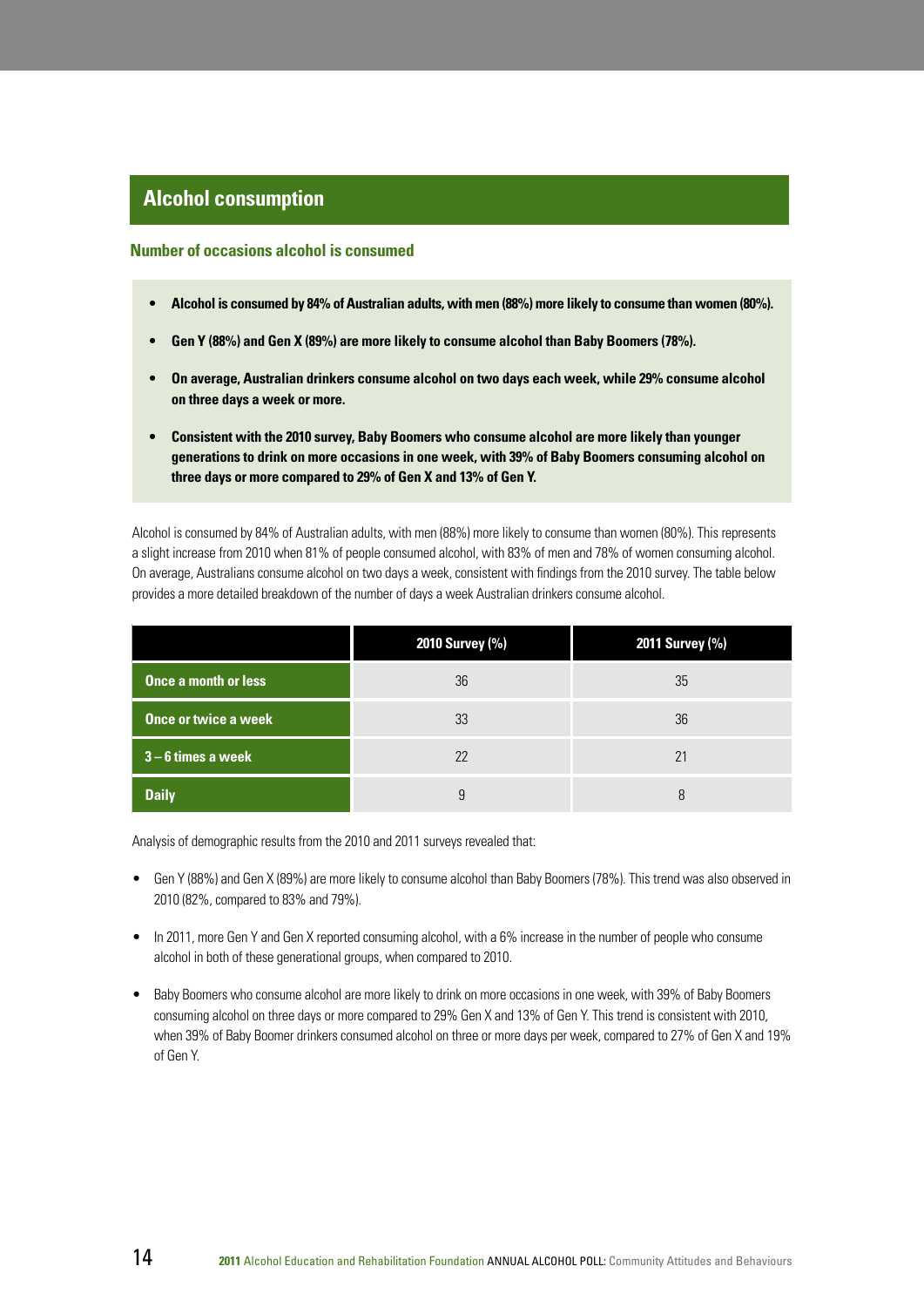### **Amount of alcohol consumed by Australian drinkers**

- **While around half (52%) of all drinkers will limit themselves to one to two standard drinks on a typical occasion, 47% will drink three or more and a further 1% cannot state with certainty how much they typically consume.**
- **• 1.4 million Australians consume six or more standard drinks on a typical occasion.**
- **Of people who consume alcohol, Gen Y are more likely to drink more in one sitting with 20% typically drinking six or more standard drinks, compared to 11% of Gen X and 9% of Baby Boomers consuming this amount in one sitting.**
- **• Almost one quarter (24%) of 18-24 years who drink alcohol have six or more standard drinks on one occasion.**

While just over half (52%) of all drinkers have one to two standard drinks on a typical occasion, 47% will drink three or more and a further 1% cannot state with certainty how much they typically consume. This is largely unchanged from 2010, when 51% of people consumed one to two standard drinks, while 49% consumed three or more drinks. Over 1.4 million Australians (12%) reported having six or more drinks on a typical occasion, which is consistent with 2010. The table below provides an overview of the number of standard drinks that people reported consuming on a typical occasion in 2011 and 2010.

| <b>Number of standards drinks</b> | 2010 Survey (%) | 2011 Survey (%) |
|-----------------------------------|-----------------|-----------------|
| 1-2 standard drink                | 52              | 52              |
| 3-5 standard drinks               | 35              | 35              |
| 6-10 standard drinks              | 9               | 10              |
| 11+ standard drinks               | 3               | 2               |
| Do not know                       |                 |                 |
|                                   | 100             | 100             |

Analysis of demographic results of Australian drinkers from the 2010 and 2011 surveys revealed that:

- Women are more likely than men to only consume one to two standard drinks in one sitting (59% compared to 46%). This trend was also observed in 2010 (61% compared to 43%).
- Of people who consume alcohol, men are more likely than women to consume three or more drinks in one sitting (54% compared to 39%). This trend was also observed in 2010 (57% compared to 40%).
- Gen Y are more likely than Gen X and Baby Boomers to consume more drinks in one sitting, with 21% of Gen Y typically consuming six or more standard drinks, compared to 11% and 8% respectively. The same trend was observed in 2010 (20% compared to 13% and 8%).
- This is most prevalent among drinkers aged 18-24 years with almost one quarter (24%) of this group consuming six or more standard drinks on one occasion. Within this group, 4% consume more than 11 standard drinks on one occasion. The same trend was identified in 2010 with 24% consuming six or more drinks.
- Baby Boomers are more likely than Gen Y to have 1-2 drinks in one sitting (58% compared to 40%).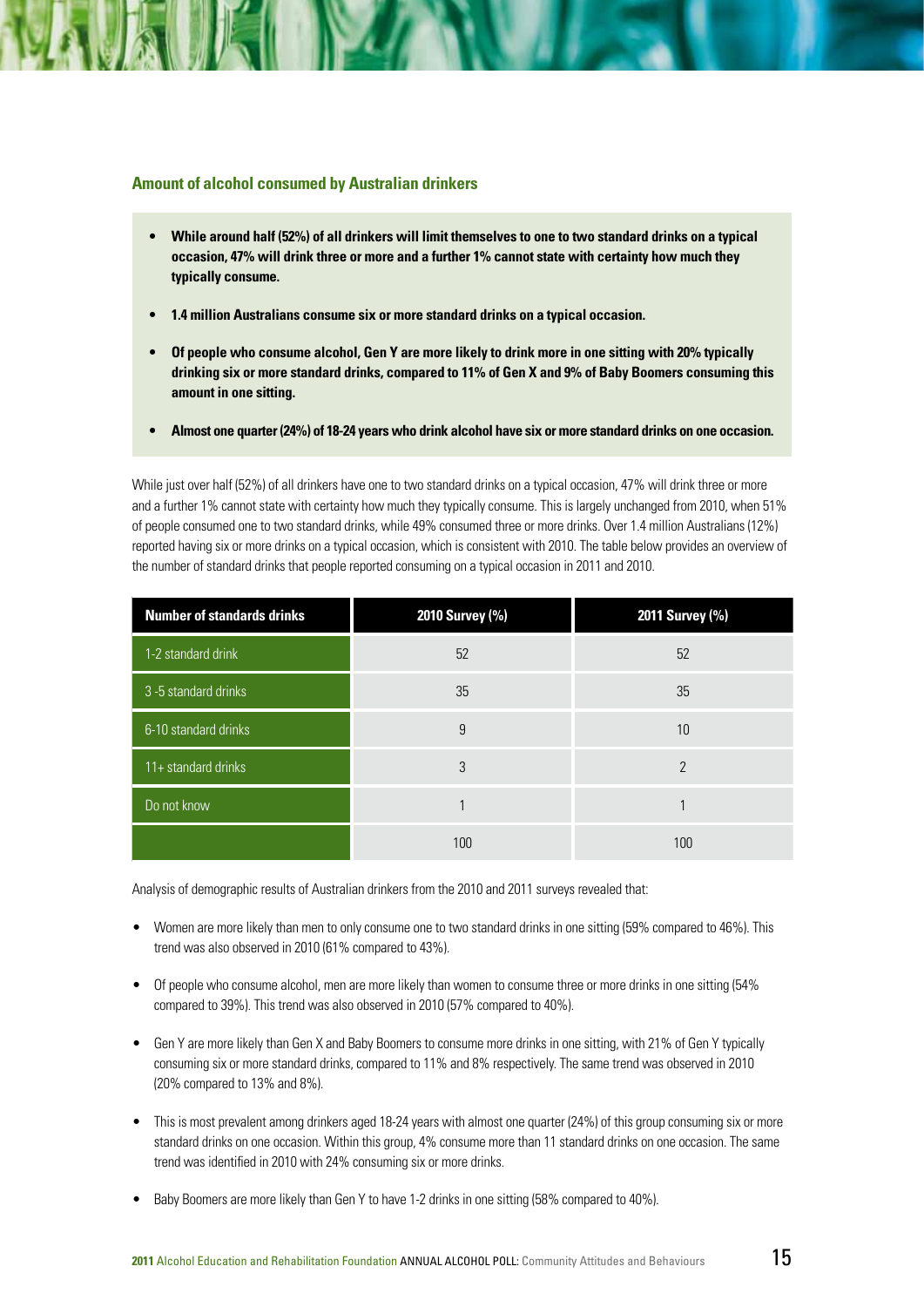### **Drinking to get drunk**

- **Over one-third (35%) of drinkers, or four million Australians, consume alcohol to get drunk.**
- **• A majority of Gen Y who consume alcohol (61%) do so to get drunk.**
- **• 17% of drinkers admit to drinking to get drunk at least once a month, with 10% drinking to get drunk at least once a week.**

Over one-third (35%) of drinkers indicated that they consume alcohol with the intention of getting drunk, equating to over four million Australians. Almost one in ten (9%) Australians drink alcohol to get drunk once or more a week. The table below provides an overview of the number of times people reported drinking to get drunk.

| <b>Drink to get drunk</b>   | $\phi$ |
|-----------------------------|--------|
| Yes, at least twice a week  | 3      |
| Yes, at least once a week   | 6      |
| Yes, at least once a month  | 8      |
| Yes, less than once a month | 18     |
| <b>Subtotal</b>             | 35     |
| No, never                   | 65     |

Analysis of demographic results of Australian drinkers from the 2010 and 2011 surveys revealed that:

- The majority (61%) of Gen Y drink to get drunk. This is significantly higher than Gen X and Baby Boomers (36% and 15%).
- Gen Y are more likely than Baby Boomers to drink to get drunk once or more a week (14% compared to 7%).
- People from households with incomes over \$90,000 are more likely than those from households with incomes below \$40,000 to drink alcohol to get drunk (37% compared to 25%).

### **Perception of individual consumption**

- **The majority of Australians (69%) are comfortable with how much alcohol they consume, 23% sometimes feel they have too much to drink and 7% admit to being uncomfortable.**
- **• 41% of Australians indicated there was no change to their alcohol consumption, 32% had reduced intake or given up, while 11% had increased their intake.**

The majority of drinkers are comfortable with how much alcohol they consume. Overall, 69% are comfortable, 23% sometimes feel that they have had too much to drink and 7% admit to being uncomfortable.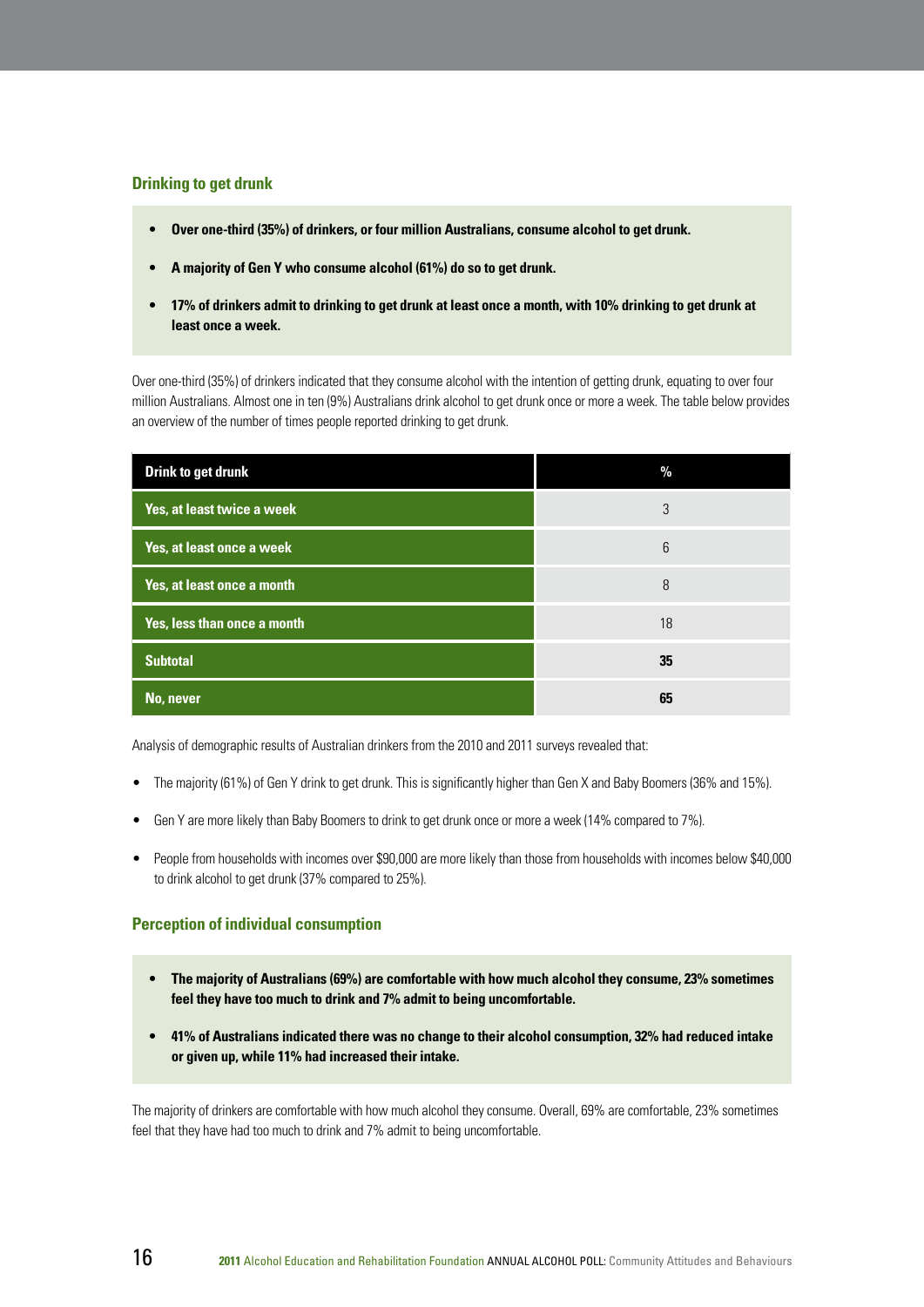When asked how their consumption had changed from 12 months ago, 41% of Australians indicated there had been no perceivable change in drinking habits in the past year. Almost one in three Australians (32%) had reduced their alcohol intake or given up in the past 12 months, nearly three times the proportion of people who had increased their alcohol intake (11%). These figures were consistent with the 2010 survey with 41% indicating there had been no change and 12% drinking more. However fewer people reported drinking less or giving up (28%).

Analysis of demographic results of drinkers from the 2011 survey revealed that:

- Gen Y are more likely to say they are occasionally uncomfortable with the amount of alcohol they consume, with 27% of Gen Y's stating this, followed by 23% of Gen X and 18% of Baby Boomers.
- Regular drinkers (34%) are less likely to indicate they are comfortable with their drinking, than moderate drinkers (73%) and occasional drinkers (89%).
- People who earn less than \$40,000 are more likely to feel uncomfortable about their drinking, with 15% stating this, compared to 7% of people earning \$40,000-90,000 and 5% earning \$90,000 or more.

### **Alcohol product preferences of Australian drinkers**

- **Wine is the main alcoholic beverage purchased by Australian drinkers (42%), followed by beer (34%) and spirits (22%).**
- **The majority of women buy wine (56%), while the majority of men purchase beer (51%).**
- **• Beer is the main alcohol beverage purchased by Gen Y (37%), while wine is the preference for Gen X (41%) and Baby Boomers (53%).**

Wine is the main alcoholic beverage purchased by Australian drinkers (42%), followed by beer (34%) and spirits (22%). Analysis of demographic results of Australian drinkers revealed that:

- Gender differences were observed, with the majority of women (56%) purchasing wine, over spirits (27%) and beer (15%). The majority of men purchase beer (51%), over wine (30%) and spirits (18%).
- Wine is the preferred beverage for people from all income levels, including those from households earning under \$40,000 (40%), those from households earning between \$40,000 and \$90,000 (42%) and people from households earning over \$90,000 (44%).
- Beer is the beverage of choice for regular drinkers (46%), while wine is the beverage of choice for moderate and occasional drinkers (45% and 40%).
- Spirits are the preferred product of 18-24 year old drinkers (37%). Wine is the preferred alcoholic beverage among drinkers aged 35-49 (45%) and 50+ (54%). Drinkers aged 25-34 are equally likely to purchase wine and beer (36% for each).
- Wine is the preference for Gen X (41%) and Baby Boomers (53%). Gen Y are also twice as likely to purchase spirits (32%) than are Baby Boomers (16%), with spirits being the least popular product among Gen X and Baby Boomers. The table below details the number of alcohol product preferences by generation.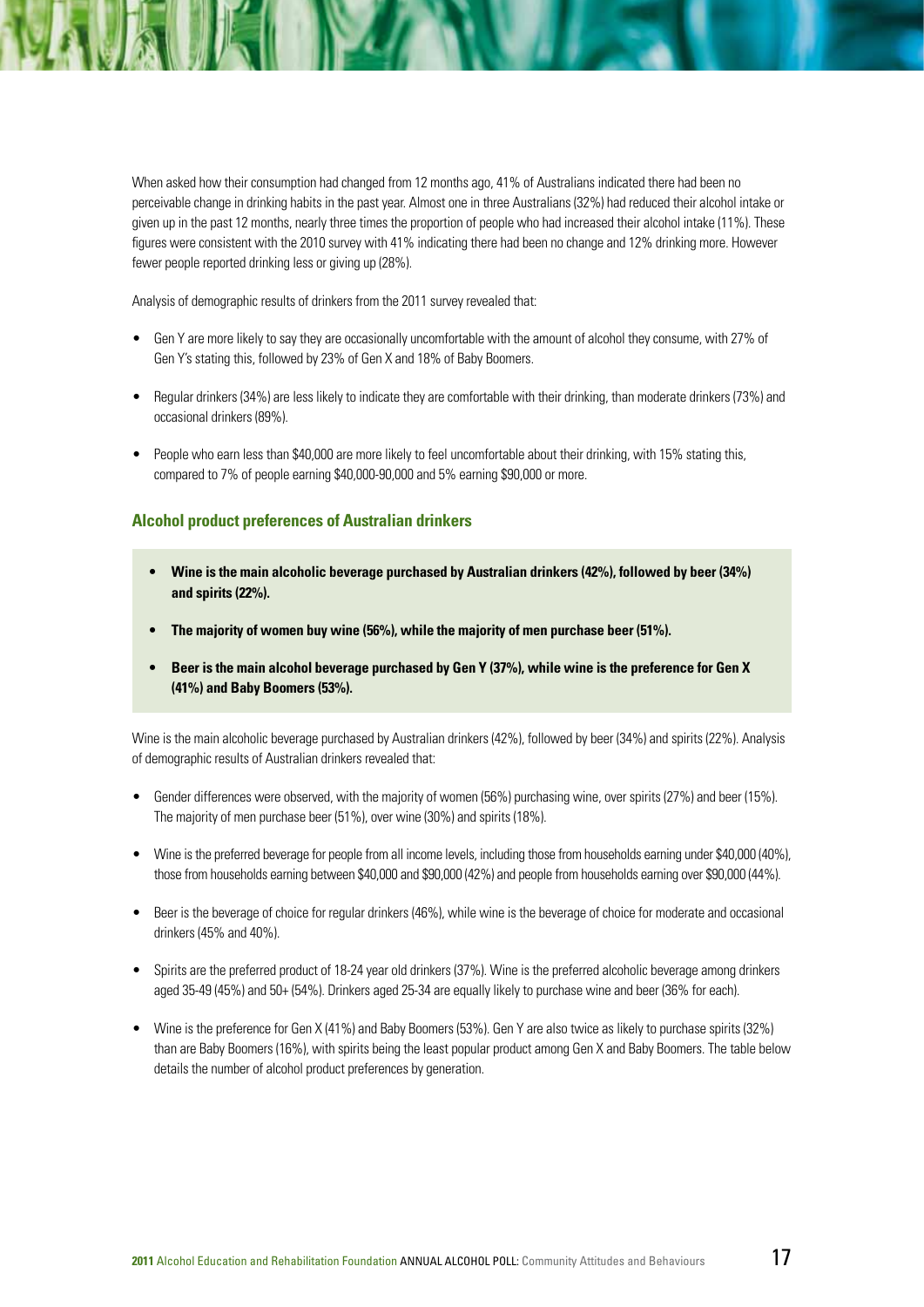|                | <b>GenY</b> | Gen X | <b>Baby</b><br><b>Boomers</b> | All<br><b>consumers</b> |
|----------------|-------------|-------|-------------------------------|-------------------------|
| <b>Beer</b>    | 37%         | 35%   | 30%                           | 34%                     |
| <b>Wine</b>    | 29%         | 41%   | 53%                           | 42%                     |
| <b>Spirits</b> | 32%         | 23%   | 16%                           | 22%                     |
| Don't know     | 2%          | 2%    | 1%                            | 2%                      |

### **Australian drinkers' considerations when purchasing alcohol**

- **Taste, price and brand loyalty are the main considerations when purchasing alcohol, whether in a pub or club, or from bottle shops or supermarkets.**
- **Gen Y are more likely to consider price, alcohol strength (higher) and low carb than Gen X and Baby Boomers.**
- **• Baby Boomers are more likely to consider low alcohol content than Gen X and Gen Y.**

The main considerations for Australian drinkers when purchasing alcohol in a pub or club (on-licence), or from bottle shops or supermarkets (off-licence) included:

- Taste: 62% of people consider taste when in an on-licence premise and 63% of people consider this in an off-licence.
- Price: 40% of people consider price when in an on-licence and 61% of people consider this in an off-licence.
- Brand loyalty: 27% of people consider brand loyalty when in an on-licence and 40% consider this when in an off-licence.

The factors that are considered the least are the inclusion of high quality ingredients, low carbohydrate content and low alcohol content.

Differences were observed in the purchasing considerations made by drinkers from different generations, including:

- Gen Y are more likely than Gen X and Baby Boomers to consider cheaper price, higher alcohol content and low carbohydrates, when purchasing alcohol in a pub or club, or bottle-shop and supermarket.
- Baby Boomers are more likely to consider lower alcohol content than Gen X and Gen Y when purchasing alcohol in a pub or club, or take-away supermarket.
- Across all generations the top three considerations are taste, cheaper price and brand loyalty when purchasing alcohol at a pub and club.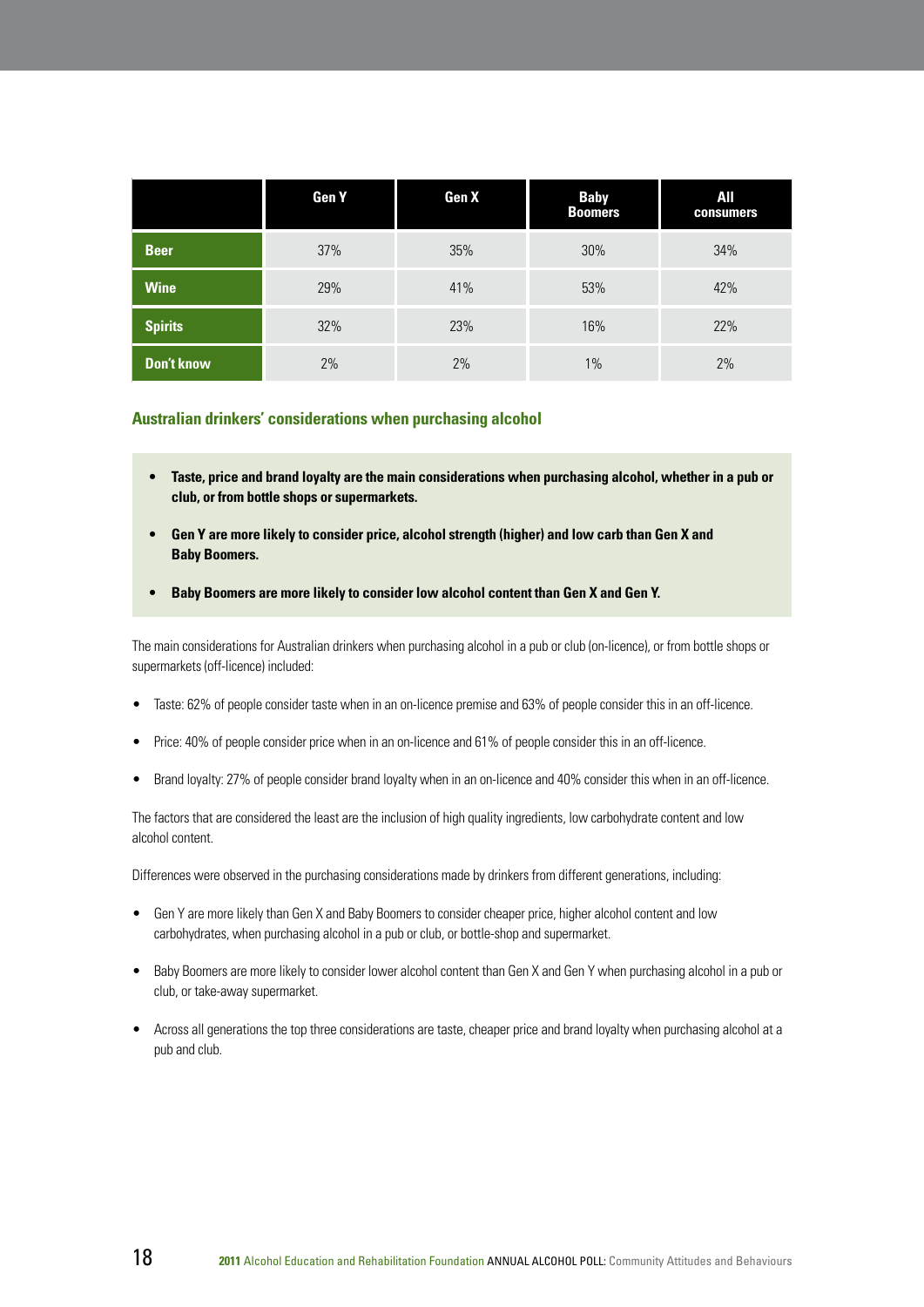### **Awareness of the risks associated with alcohol misuse**

### **The Australian Guidelines to Reduce Health Risks from Drinking Alcohol**

- **• Just over half of all Australian adults (54%) are aware of the NHMRC's Guidelines to reduce health risks from drinking alcohol, but relatively few (12%) are familiar with the content.**
- **• 10% of all Australian adults are aware that the Guidelines had been updated in 2009.**

Just over half of all Australian adults (54%) are aware of the Australian Guidelines to Reduce Health Risks from Drinking Alcohol. However, only 12% are familiar with the content of the Guidelines. Of people with some awareness of the Guidelines, 18% were aware that they were updated in 2009. This is equivalent to 10% of all adult Australians.

Analysis of demographic results and consumption trends revealed that:

- Awareness of the Guidelines is higher among Baby Boomers (60%), when compared to Gen X (54%) and Gen Y (44%).
- There is greater awareness of the content of the Guidelines among regular drinkers, compared to non-drinkers (18% compared to 10%).
- Of the people who are aware of the Guidelines, knowledge that the Guidelines had been updated in 2009 was highest among people aged 18-24 years (29%). Non-drinkers are least likely to be aware that the Guidelines had been updated in 2009 (10%).

### **The maximum number of drinks to reduce harms**

- **• 38% of people who are aware of the Guidelines know that the maximum number of standard drinks a person can have to minimise long-term risks is two standard drinks in one day.**
- **• 10% of people who are aware of the Guidelines know the maximum number of standard drinks a person can have in one sitting to minimise short-term risks is four.**

Of people with some awareness of the Guidelines, 38% know the recommended maximum number of standard drinks (two) in one day to minimise long-term risk of alcohol-related harms. 27% of people are unsure, 19% suggested three to six drinks and the remaining 16% suggested one standard drink.

Significantly fewer people (10%) with some awareness of the Guidelines know the maximum number of standard drinks (four) a person can have in one sitting to minimise short-term risks. 52% of people suggested one to three drinks, 31% were unsure and the remaining 8% suggested five or more drinks. Knowledge of the maximum number of standard drinks to reduce short-term harm (four) is highest among regular drinkers (22%). The table below provides a detailed breakdown of the perceived number of standard drinks to reduce short and long term harm.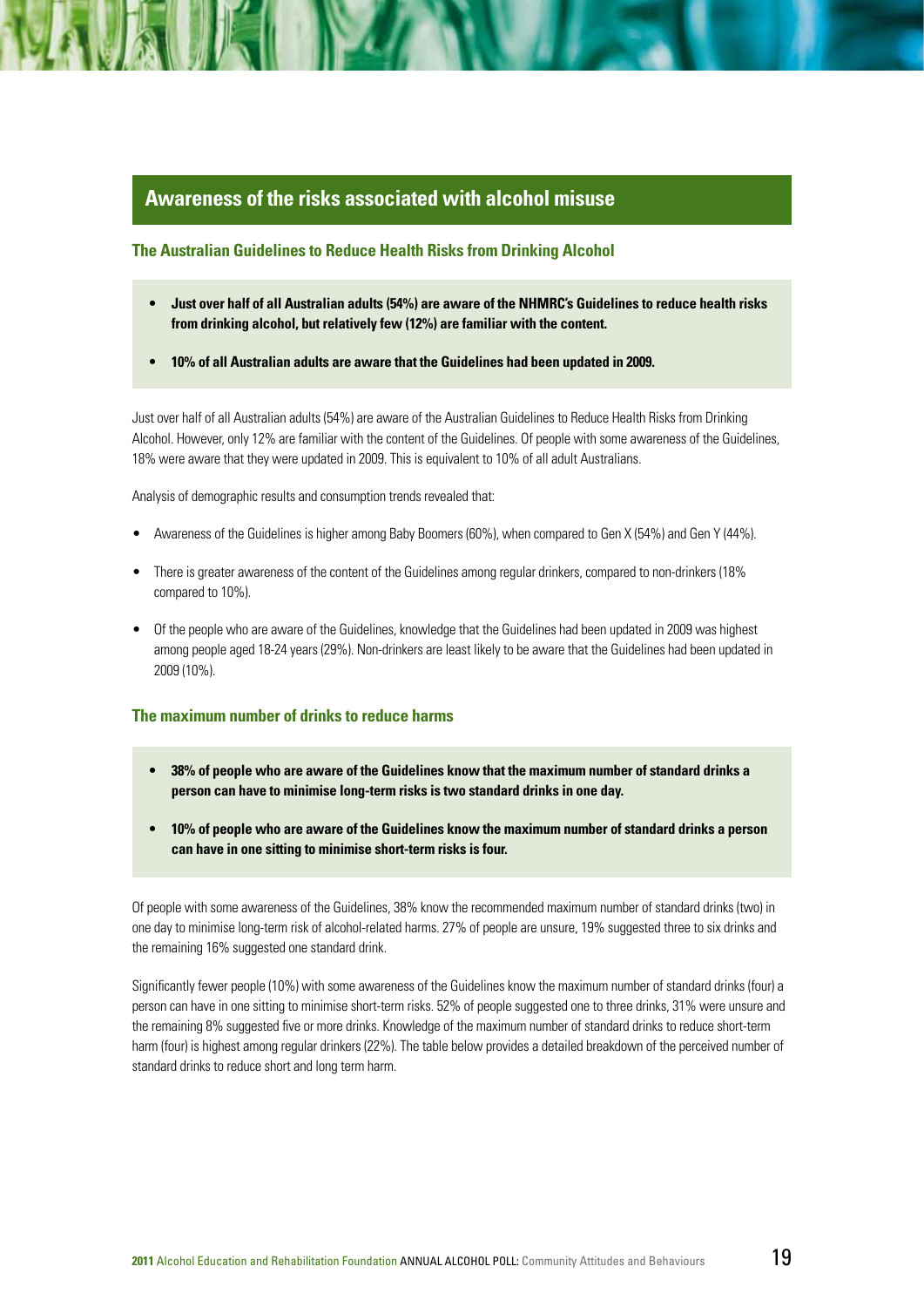| <b>Number of Drinks</b> | Long term harm (%) | Short term harm (%) |
|-------------------------|--------------------|---------------------|
| 1                       | 16                 | 10                  |
| $\overline{2}$          | 38                 | 28                  |
| $\overline{\mathbf{3}}$ | $\overline{9}$     | 13                  |
| 4                       | $6\phantom{1}$     | 10                  |
| $\overline{\mathbf{5}}$ | $\overline{2}$     | 4                   |
| $6\phantom{1}$          |                    | $\overline{2}$      |
| $8+$                    | 1                  |                     |
| <b>Unsure</b>           | 27                 | 31                  |

### **Awareness of harms caused by drinking alcohol when pregnant or breastfeeding**

- **• 80% Australians believe consuming alcohol while pregnant can be harmful to the developing foetus and 72% believe drinking alcohol while breastfeeding is harmful to the baby.**
- **• 72% of women who have been pregnant or breastfed are aware of Foetal Alcohol Syndrome and related disorders.**
- **• Fewer than half of women who have been pregnant or breastfed recall having had a health specialist raise with them the harms associated with drinking alcohol (42%).**
- **Women with higher household incomes are more likely to have been informed about the harms of alcohol misuse during pregnancy.**

A majority of Australians believe that drinking alcohol while pregnant can be harmful to the developing foetus (80%). Of the remaining people, 15% believe it is okay in moderation, 1% believe it is not harmful, while 4% are unsure.

A majority (72%) of Australians believe that it is harmful to consume alcohol while breastfeeding, while 20% believe that it is okay in moderation and 1% believe it is not harmful for the baby. The remaining 8% of people are unsure.

Analysis of demographic results and consumption trends revealed that:

- The view that alcohol consumption is harmful to the foetus was greater among women (84%) and non-drinkers (92%).
- The view that alcohol consumption while breastfeeding is harmful to the baby is greater among women (75%), occasional drinkers (76%) and non-drinkers (85%).

Of women who have been pregnant, 72% are aware of Foetal Alcohol Syndrome (FAS) and related disorders. Awareness of FAS is greater among regular drinkers (91%) and those with children aged 0-12 (79%). Trends were also observed linking income and education to awareness, with:

• People from households earning over \$90,000 (80%) are more aware of FAS than people from households earning under \$40,000 (62%).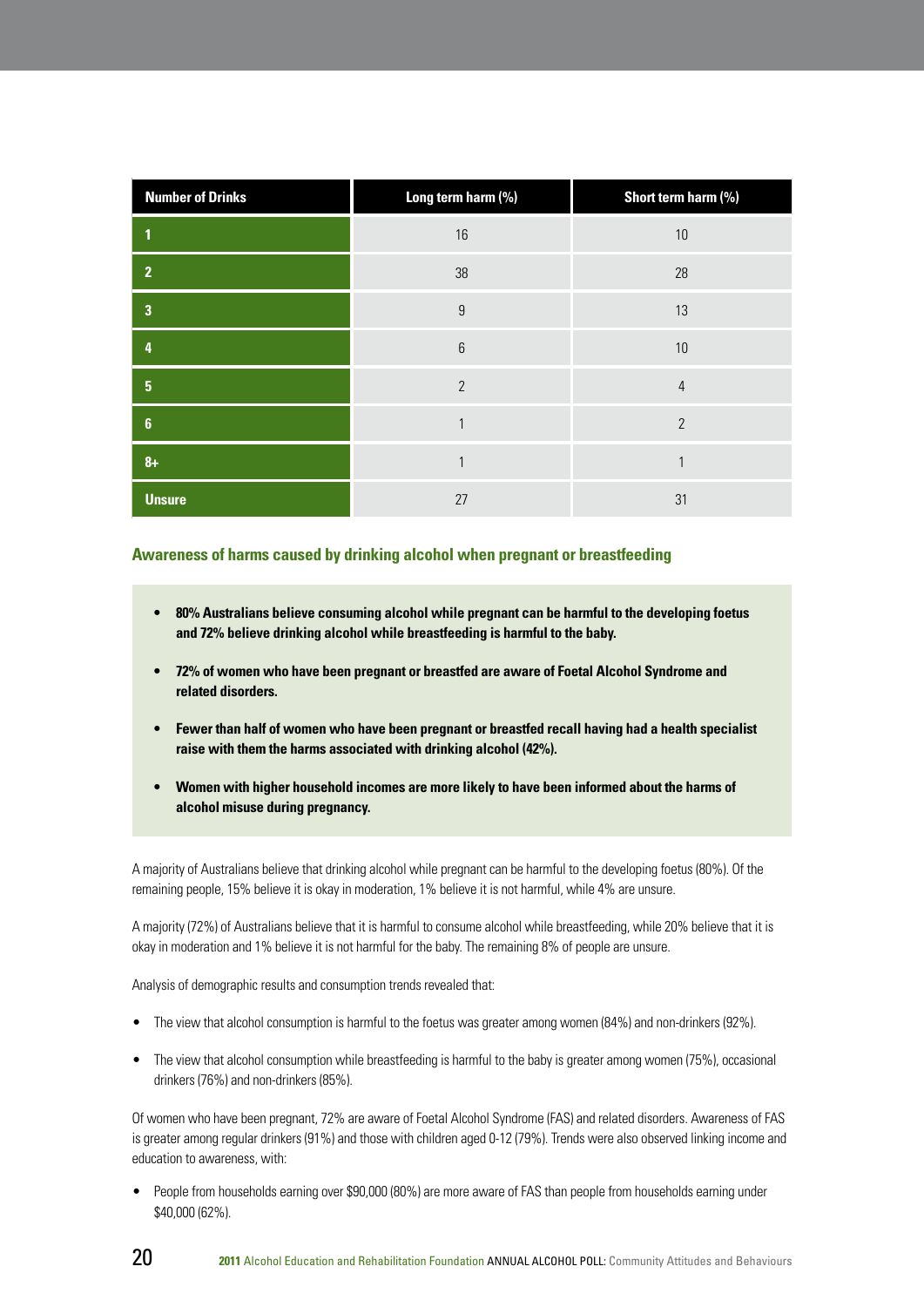• People with a university education (84%) have a higher awareness of FAS, compared to people who have not completed year 12 (69%).

Fewer than half of all women who have been pregnant or breastfed (42%) recall having had a health specialist raise the harms associated with alcohol consumption with them. Women from households earning over \$90,000 are more likely to have been informed by their health specialist (55%), compared with those earning under \$40,000 (26%).

#### **Awareness of health conditions associated with alcohol misuse**

- **• Most Australians associate illnesses such as cirrhosis of the liver (88%) and liver cancer (69%) and heart disease (55%) with alcohol misuse.**
- **However, fewer Australians are aware of the link between alcohol misuse and stroke (44%), mouth and throat cancer (24%), and breast cancer (11%).**

Most Australians associate illnesses such as cirrhosis of the liver (88%) and liver cancer (69%) and heart disease (55%) with alcohol misuse. However, fewer Australians are aware of the link between alcohol misuse and stroke (44%), mouth and throat cancer (24%) and breast cancer (11%). A small number of people (2%) indicated that alcohol is not linked with any of the conditions mentioned above.

Knowledge of the link between alcohol and cirrhosis of the liver increases with age, with 78% Gen Y identifying the link, compared to 89% of Gen X and 93% of Baby Boomers.

#### **Awareness of the harms associated with alcohol misuse among young people**

- **• A majority (82%) of people believe that it is harmful to give alcohol to anyone under the age of 18 years.**
- **This view is greatest among women (87%), people with children (87%) and non-drinkers (93%).**
- **The majority of Australians are aware that underage consumption of alcohol can affect the developing brain (82%), lead to problematic drinking habits later in life (77%) and increase the likelihood of being engaged in risky sexual behaviour (68%).**

The majority (82%) of Australians believe that it is harmful to provide alcohol to anyone under the age of 18 years, 12% believed it is not harmful and 6% are unsure. The understanding that alcohol is harmful to people under the age of 18 years is greatest among women (87%), people with children (87%) and non-drinkers (93%).

Most Australians are aware that alcohol consumed by people under the age of 18 years can affect the developing brain (82%) and lead to problematic drinking habits later in life (77%). Slightly fewer associate it with increased likelihood of risky sexual behaviour (68%) or injury (64%), while just over half (53%) associate under-age consumption with the potential risk of death.

A small percentage of people (3%) indicated that alcohol use by people under 18 years of age was not associated with any of the conditions listed above.

People with lower household incomes were more likely to indicate that it is harmful to provide alcohol to anyone under the age of 18, with 86% of those from households earning under \$40,000 stating this, compared to 78% of those earning \$90,000 or more.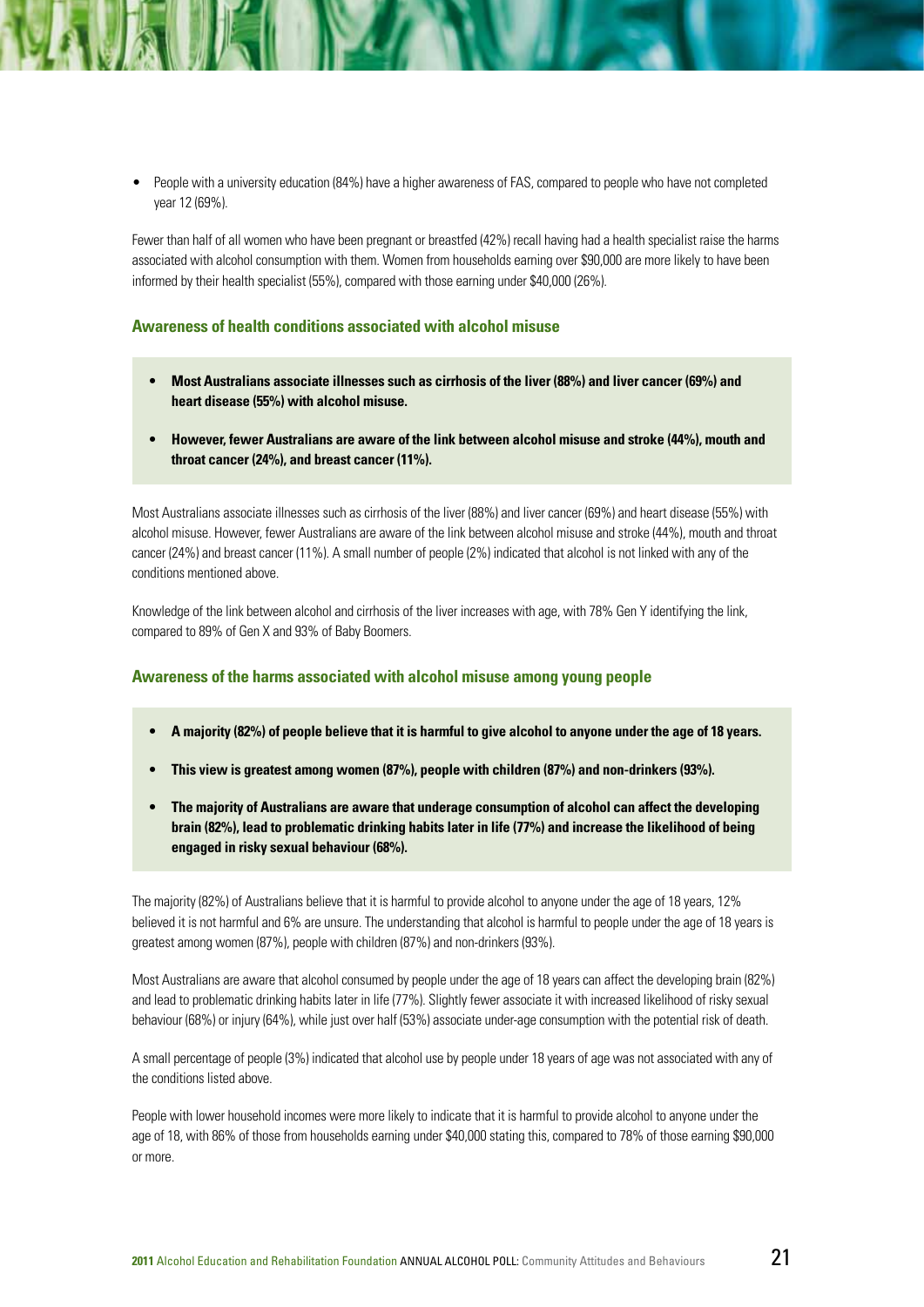### **Impact of alcohol availability at the local level**

### **Perceptions of alcohol availability at the local level**

- **• 48% of Australians feel that they do not have enough say in the number of licensed venues in their community, which is twice as many as those who feel they do have enough say (24%).**
- **• 5% of people have made a complaint about a licensed venue in their local area.**
- **• People with children aged 13-17 years are twice as likely to have made a complaint about a licensed venue (9%).**

Almost half of all Australians (48%) feel they do not have enough say in the number of licensed venues in their community. This is twice as many as those who feel they do have enough say (24%), while the remaining 28% are unsure.

5% of Australians have made a complaint about a licensed venue in their local area, while the remaining 95% have not.

Analysis of demographic results and consumption trends revealed that:

- Baby Boomers are more likely to feel that they do not have enough say in the number of licensed venues in their community when compared to Gen X and Gen Y (55% compared to 44% and 43%).
- There is consistency across generations in the percentage of people who have ever made a complaint about a licensed venue, with 5% each of Baby Boomers, Gen X and Gen Y reporting having ever made a complaint.
- Non-drinkers are most likely to feel that they do not have enough say in the number of licensed venues in their community (60%).
- People with children aged 13-17 years are twice as likely to have made a complaint about a licensed venue (9%).

### **Alcohol-related violence**

- **Over five million Australians have been affected by alcohol-related violence. This includes 2.6 million who have been a victim of alcohol-related violence.**
- **The most preferred measures to address alcohol-related violence are harsher penalties for offenders (77%) and increasing police presence (59%).**
- **Non-drinkers are more likely to support all measures to address alcohol-related violence.**

Over five million Australians (41%) have been affected by alcohol-related violence. This includes 2.6 million (19%) who have been a victim of alcohol-related violence. Of the 41% of people who have been affected by alcohol-related violence, 30% had a family member or friend affected and 19% have been directly affected.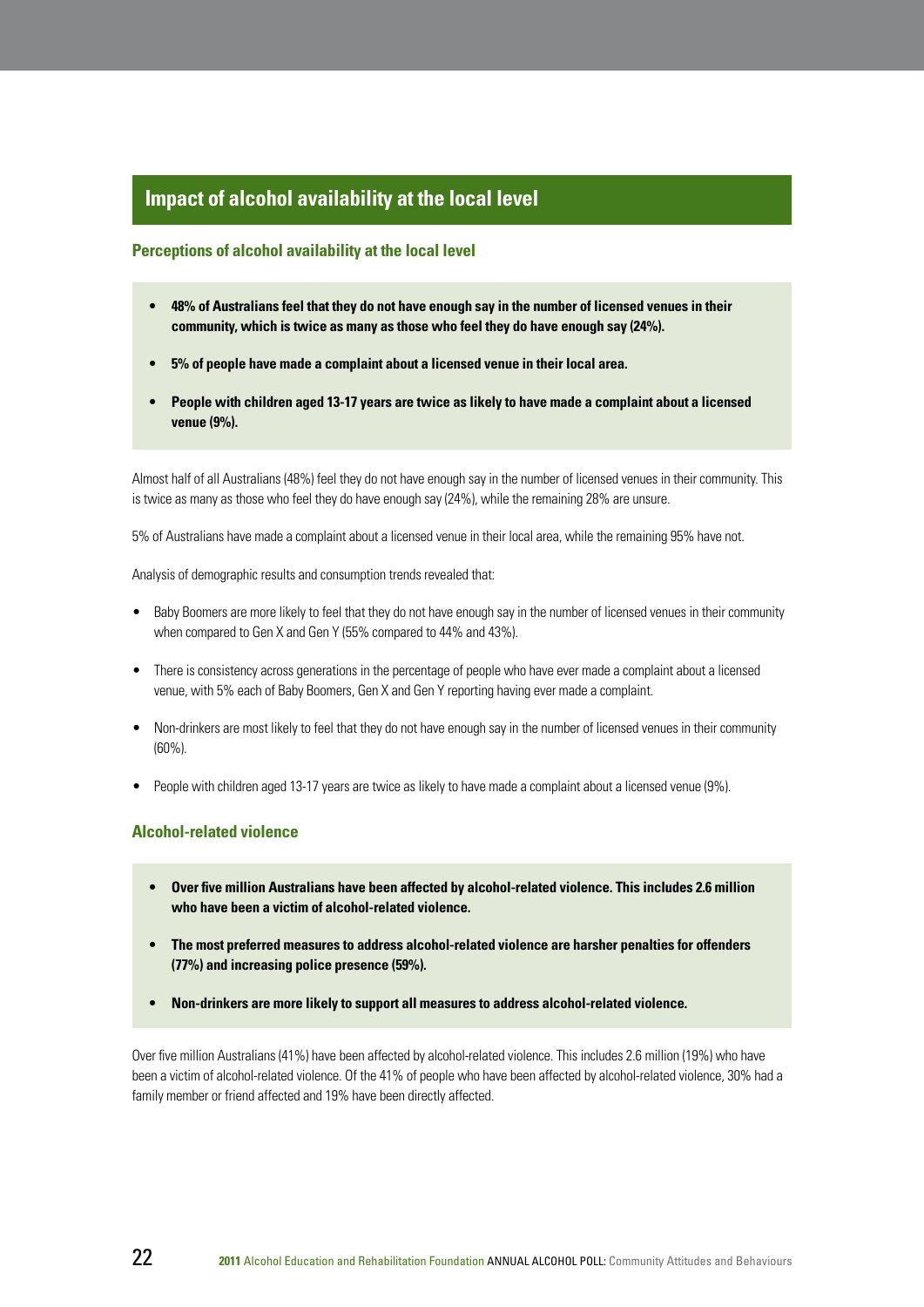Analysis of demographic results and consumption trends revealed that:

- Women and men are equally as likely to have reported being a victim of alcohol-related harm (19% for each).
- Almost half (46%) of 18-24 year olds have been affected by alcohol-related harm. However, they are the less likely to have been directly affected when compared to people aged 50 years and over (12% compared to 21%).

The most preferred measures to address alcohol-related harms are harsher penalties for offenders (77%), increasing police presence (59%), banning shots and promotions that encourage excessive consumption (55%) and community awareness and education campaigns (51%). All of these options are supported by over half of all Australians. The table below provides details of support for various strategies to reduce alcohol-related violence.

| Measures to address alcohol-related violence                            | <b>Respondents (%)</b> |
|-------------------------------------------------------------------------|------------------------|
| <b>Harsher penalties for offenders</b>                                  | 77%                    |
| Increase police presence                                                | 59%                    |
| <b>Ban shots and promotions that encourage</b><br>excessive consumption | 55%                    |
| <b>Community awareness and education campaigns</b>                      | 51%                    |
| <b>Remove glassware from licensed venues</b>                            | 49%                    |
| <b>Limit trading hours of licensed venues</b>                           | 47%                    |
| <b>Fine licensees</b>                                                   | 47%                    |
| <b>None of the above</b>                                                | 3%                     |

Analysis of demographic results and consumption trends revealed that:

- Baby Boomers are significantly more likely than Gen X and Gen Y to support limiting trading hours (62%, compared to 39% and 32%) and the banning of shots and promotions that encourage excessive consumption of alcohol (72%, compared to 50% and 35%).
- Baby Boomers are also more likely than Gen X and Gen Y to support fines for licensees (55%, compared to 44% and 42%), and community awareness and education campaigns (58%, compared to 50% and 43%).
- People from households earning below \$40,000 are more likely than people from households earning above \$90,000 to support harsher penalties for offenders (82% compared to 73%), limiting trading hours (58% compared to 39%), removing glassware (55% compared to 43%) and banning shots and promotions (63% compared to 52%).
- Non-drinkers are more supportive of all measures to address alcohol-related harms when compared to occasional, moderate and regular drinkers. The most popular measures among non-drinkers are harsher penalties for offenders (84%) and banning shots and promotions that encourage excessive consumption (76%).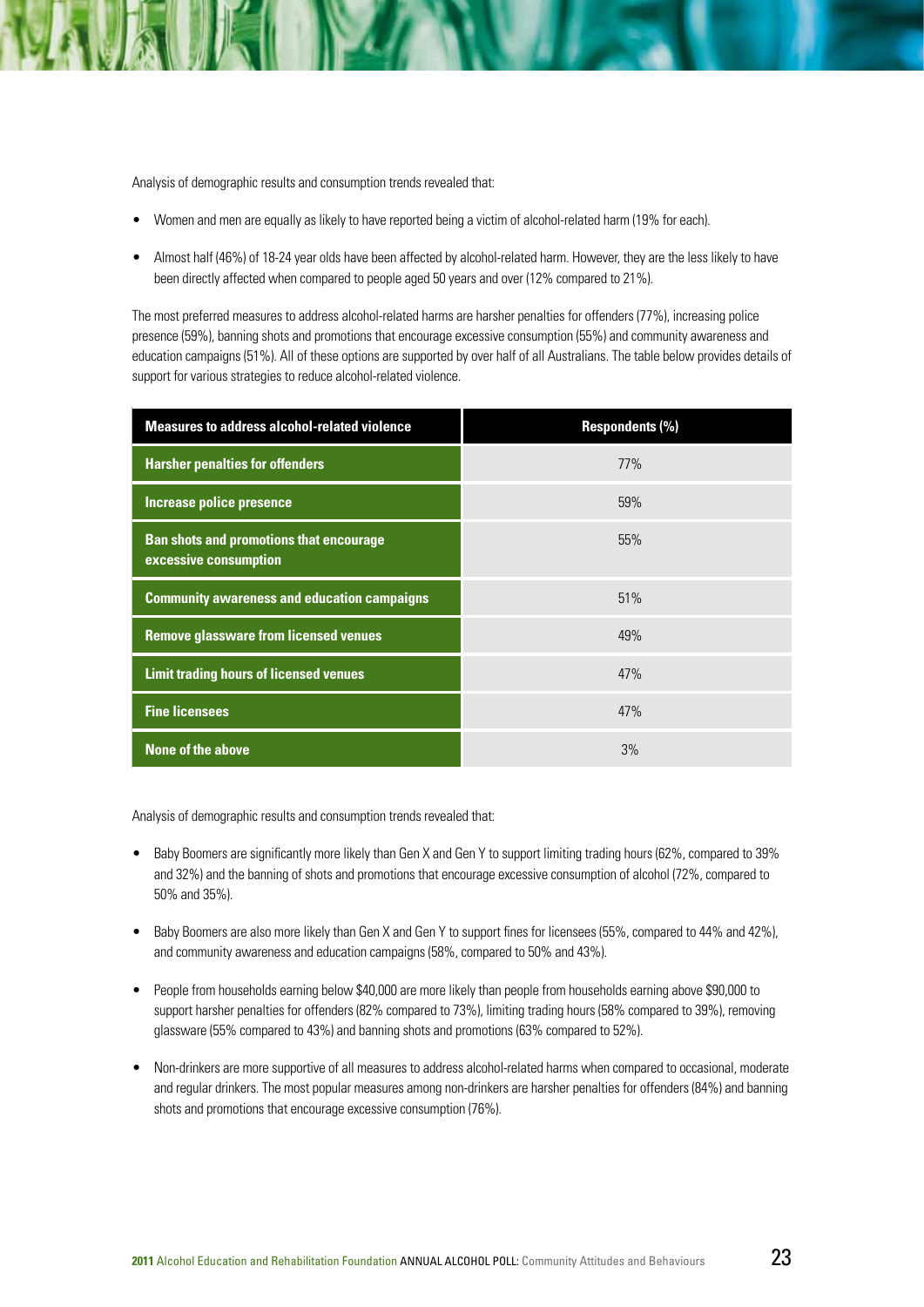# **Perspectives on alcohol-related policies**

### **Alcohol labelling**

- **The majority of Australians (62%) believe that health information labels should be placed on products containing alcohol.**
- **Women and non-drinkers are most supportive of the introduction of health information labels.**

The majority of Australians (62%) support the implementation of health information labels on alcohol products. 27% are opposed to the introduction of labels and 11% are unsure.

Analysis of demographic data and consumption trends revealed that:

- Women are more likely than men to support the introduction of health information labels (66% compared to 57%).
- Support for the introduction of labels is greater among non-drinkers compared to regular drinkers (87% compared to 46%).

All of the suggested health messages were considered to be suitable by the majority of people, with the most popular being warnings about the potential harm caused by drinking while "pregnant or planning pregnancy" and the dangers associated with "mixing medication with alcohol". The table below provides an overview of the health labels and people's perception of their suitability for alcohol containers.

| <b>Alcohol Health Information Label</b>                                                                                                          | Support (%) |
|--------------------------------------------------------------------------------------------------------------------------------------------------|-------------|
| For women who are pregnant or planning pregnancy, not drinking is the safest option as<br>alcohol consumption can harm the developing foetus     | 71          |
| Mixing medication with alcohol can be harmful to your health                                                                                     | 69          |
| There is a link between alcohol and 60 different types of disease and injury, including<br>oesophageal cancer, breast cancer and liver cirrhosis | 63          |
| Your drinking can harm those around you                                                                                                          | 62          |
| Drinking more than two standard drinks per day increases your lifetime risk of cancer                                                            | 61          |
| Mixing illicit drugs such as cannabis, heroin, cocaine, methamphetamine, ecstasy, with<br>alcohol can have dangerous consequences                | 61          |
| Drinking more than four standard drinks on a single occasion more than doubles the risk<br>of injury                                             | 58          |
| People's brains continue to develop into their 20s and alcohol consumption during this period<br>may negatively affect its development           | 58          |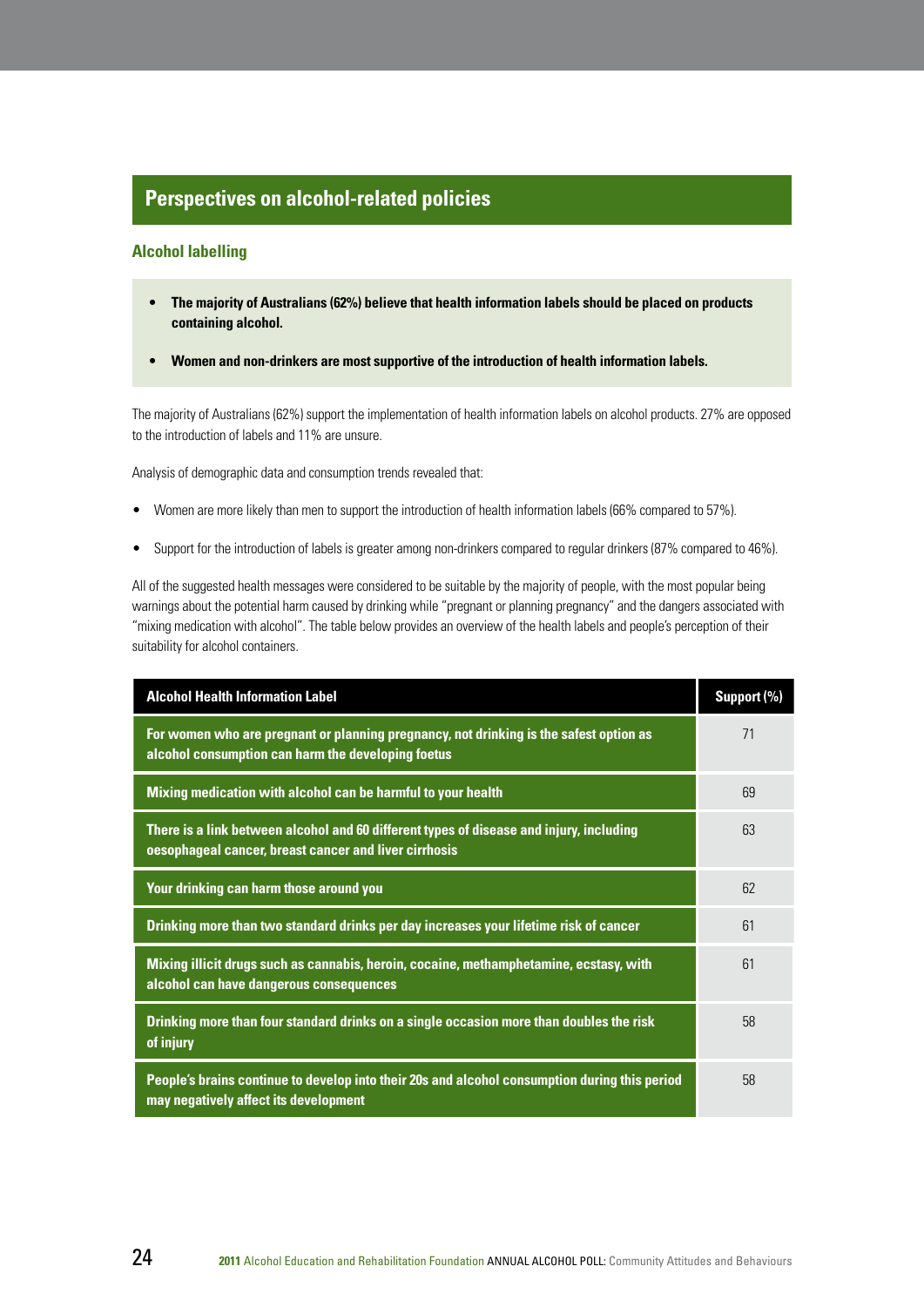### **Regulating alcohol advertising**

- **• 72% of Australians believe that alcohol advertising and promotion influences the behaviour of people under 18 years.**
- **Over two-thirds (69%) of all adults support a ban of alcohol advertising on television before 8:30pm, seven days a week.**
- **Women, Baby Boomers and non-drinkers are more supportive of banning alcohol advertising before 8:30pm, seven days per week.**
- **The majority of Australians (58%) support a move to establish an independent regulatory body on alcohol advertising.**

More than one in three adult Australians (35%) are concerned about the general amount of alcohol advertising that they see, while the majority (58%) are not concerned and 7% are not sure. Demographic analysis and consumption trends reveal that a majority of non-drinkers (68%) and people aged 50 years and over (51%) are concerned about the amount of alcohol advertising that they see.

The majority (72%) of Australians believe that alcohol advertising and promotion influences the behaviour of people under 18 years. 10% of people are unsure as to whether alcohol advertising influences the behaviour of young people and 18% believe that it does not. Analysis of demographic data and consumption trends reveal that Baby Boomers (78%) and non-drinkers (85%) are most likely to believe that alcohol advertising influences the behaviours of young people.

Over two-thirds (69%) of all adults support a ban of alcohol advertising on television before 8.30pm, seven days a week, while 23% of people are opposed to the measure and 8% are unsure. Analysis of demographic data and consumption trends revealed that:

- Women are more likely than men to support a ban of advertising before 8:30pm (75% compared to 63%).
- Baby Boomers are more likely than Gen X and Gen Y to support this measure (74% compared to 67% and 61%).
- Non-drinkers are more likely than occasional, moderate and regular drinkers to support this measure (87% compared to 72%, 66% and 56%).

The majority of Australians (58%) support a move to establish an independent regulatory body on alcohol advertising, while 26% of people are not supportive and 17% are unsure. Analysis of demographic data and consumption trends revealed that:

- Support for independent regulation is higher among women (62%) than men (53%).
- Support for this measure increases with increasing age, with 56% of Gen Y supportive of this measure, 54% of Gen X and 62% of Baby Boomers.
- People with children are also more likely to support this measure (62%), compared to people without children (56%).
- The greatest support for this measure is among non-drinkers, with 76% supportive of this measure.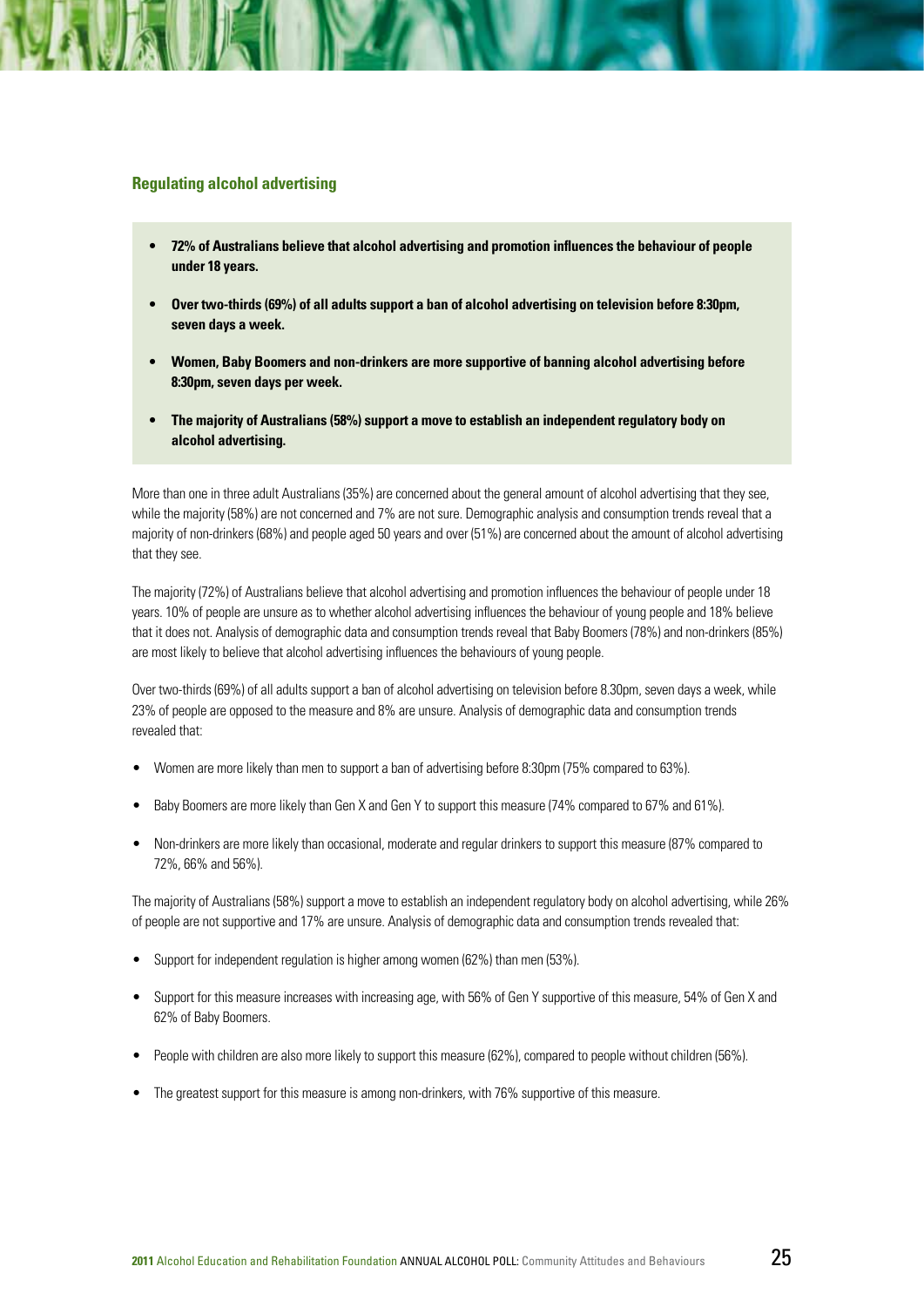### **Alcohol sponsorship of sporting events**

- **• 47% of Australians believe alcohol sponsorship should not be allowed at sporting events.**
- **This belief is greatest among women, people aged 50 years and over and non-drinkers.**

Almost half (47%) of Australians believe that alcohol sponsorship should not be allowed at sporting events, 39% think that it should be allowed and 13% are unsure. Analysis of demographic and consumption trends revealed that:

- Women are more likely than men to think alcohol sponsorship should not be allowed at sporting events (55% compared to 40%).
- Baby Boomers are more likely than Gen X and Gen Y to think this (54%, compared to 45% and 37%).
- Non-drinkers are more likely than occasional, moderate and regular drinkers to think sponsorship should not be allowed at sporting events (77%, 50%, 41% and 33% respectively).

The greatest reasons that people provided for not allowing alcohol sponsorship at sporting events were that it suggests alcohol is part of the game (83%), it encourages the consumption of alcohol (82%), and it is visible to young people (73%).

### **Increasing tax to pay for health, education and treatment of alcohol problems**

- **Opinion is divided on whether tax should be increased on alcohol products to pay for health, education, and the cost of treating alcohol-related problems (46% for and 46% against).**
- **Support for increasing tax is highest among people aged 50 years and over (52%), people with children aged 13-17 years (54%) and non-drinkers (82%).**

Opinion is divided on whether tax should be increased on alcohol products to pay for health, education and the cost of treating alcohol-related problems (46% support an increase and 46% are against). The remaining 8% of participants are unsure.

Analysis of demographic results and consumption trends revealed that:

- Support for increasing taxation is higher among women than men (49% compared to 43%).
- Support for this measure also increases with increasing age, with Baby Boomers more likely than Gen X and Gen Y to support the measure (49%, compared to 45% and 41%).
- Over half (52%) of people aged over 50 years are supportive of an increase in taxation.
- Non-drinkers are more likely than occasional, moderate and regular drinkers to be in favour of an increase in tax (82%, compared to 55%, 37% and 22%).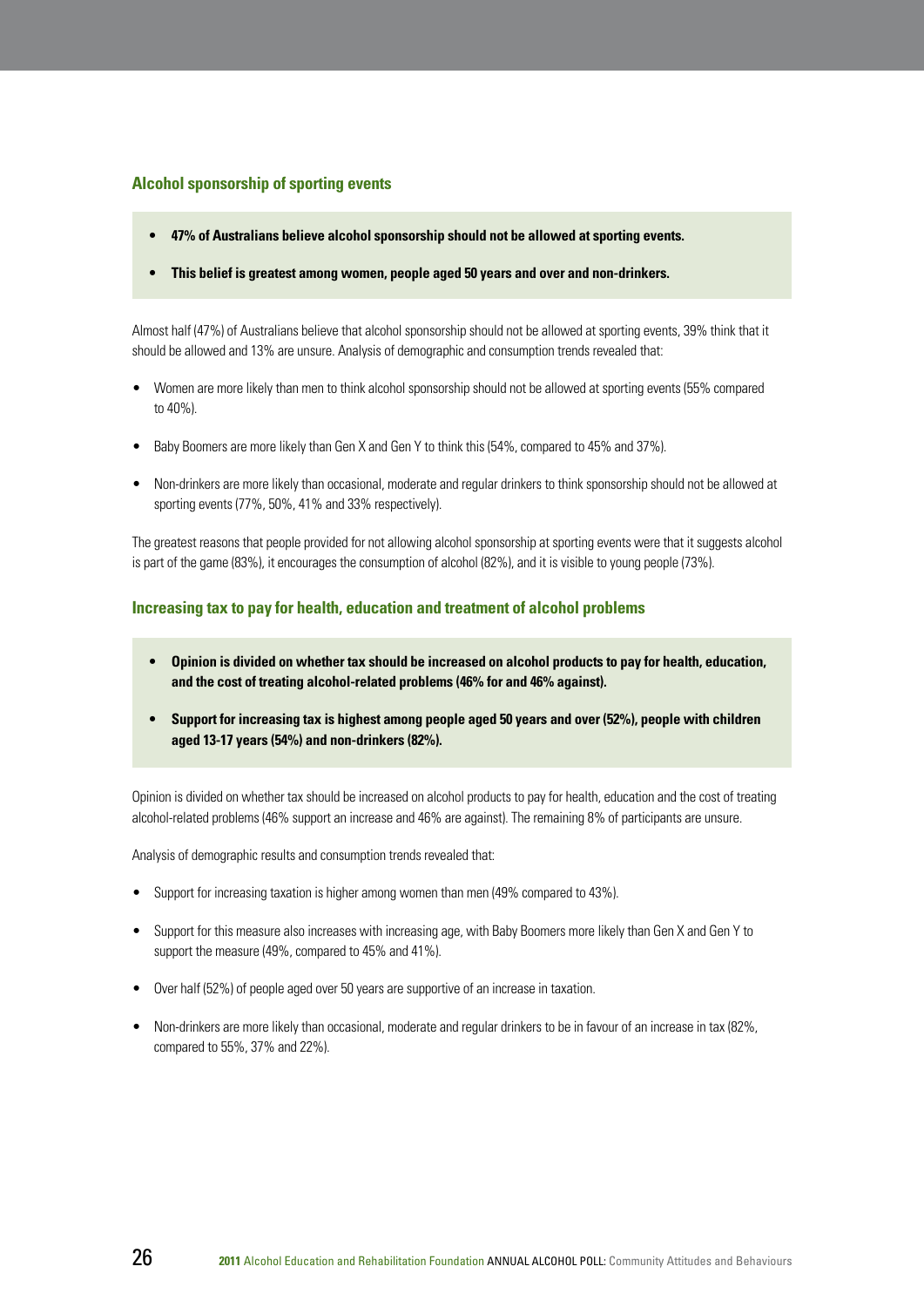### **Raising the legal drinking age**

- **• 51% of people are in favour of raising the legal drinking age, while 43% are opposed and 6% of people are unsure.**
- **Support for this measure is highest among Baby Boomers (58%) and non-drinkers (80%).**

Just over half (51%) of the population is in favour of raising the legal drinking age, while 43% are opposed and 6% are unsure. This result has changed little since 2010, with 52% in favour and 41% opposed.

Analysis of demographic results and consumption trends revealed that:

- Increasing the legal drinking age is more popular among Baby Boomers, than Gen X and Gen Y (58%, compared to 49% and 42%). This trend was also observed in 2010 (58%, compared to 55% and 37%).
- Support for increasing the legal drinking age is highest among non-drinkers when compared to regular drinkers (80% versus 38%). The same trend was identified in 2010; however the gap between non-drinkers and regular drinkers was 12% less (70% compared to 40%).

### **Alcohol industry and political donations**

- **• 64% of Australians believe that political parties should not be able to receive donations from the alcohol industry.**
- **• 56% of people believe donations from the alcohol industry influences governments' decision-making.**

The majority of Australians (64%) believe that political parties should not be able to receive political donations from alcohol companies, 18% of people believe that donations from alcohol companies should continue to be allowed and 18% are unsure.

Over half of all adult Australians (56%) believe that alcohol industry donations influence governments' decision making, while 19% of people believe that it would not and 26% of people are unsure.

Analysis of demographic results and consumption trends revealed that:

- Women are more likely than men to think that political parties should not be able to receive donations from the alcohol industry (67% compared to 61%). However, men are more likely than women to think that alcohol industry donations influence governments' decision-making (60% compared to 51%).
- Non-drinkers are significantly more likely than regular drinkers to believe that political parties should not receive donations from alcohol companies (77% compared to 53%). They are also more likely to think that political parties would be influenced by alcohol companies (64% compared to 51%).